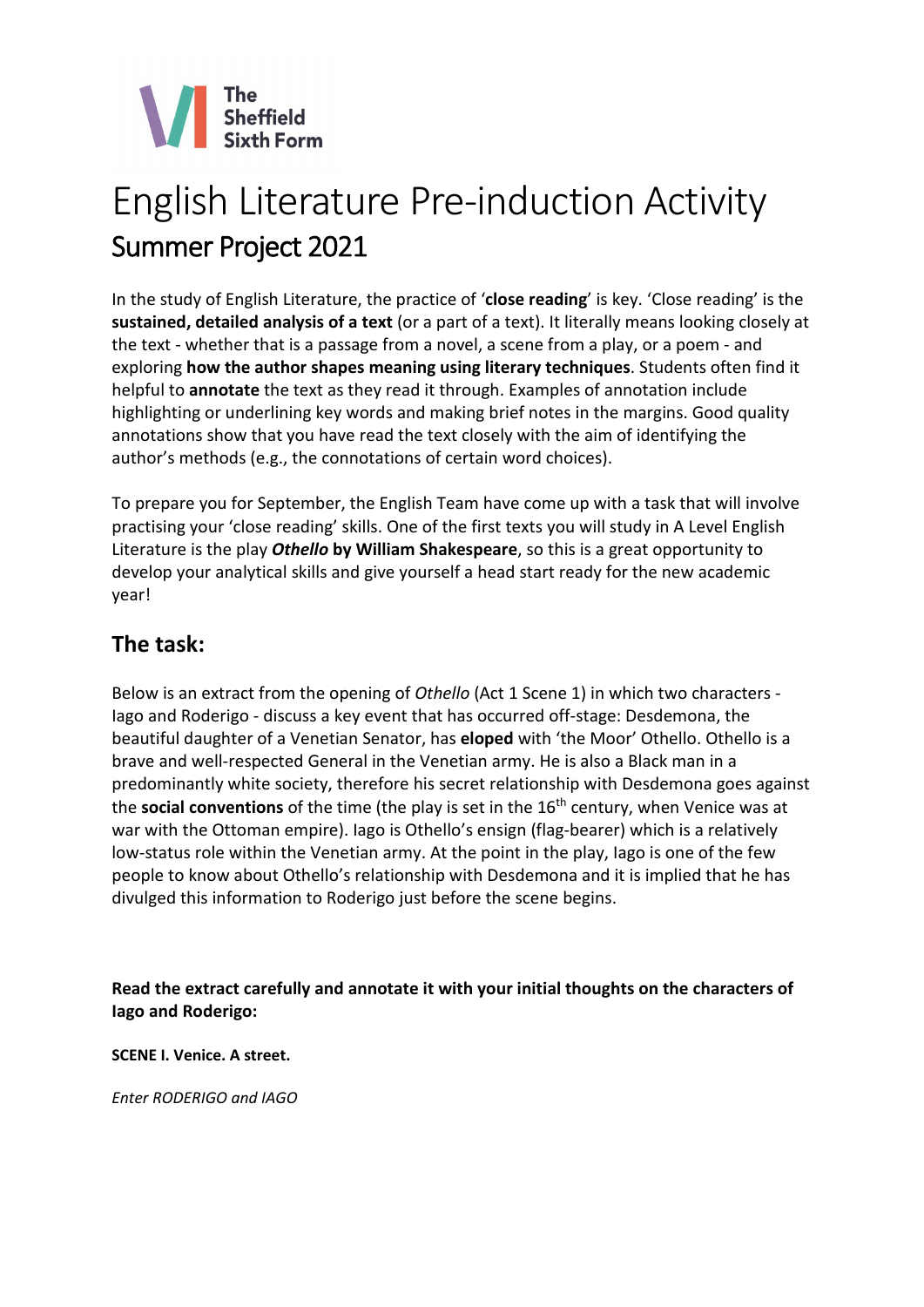

#### **RODERIGO**

Tush! never tell me; I take it much unkindly That thou, Iago, who hast had my purse As if the strings were thine, shouldst know of this.

#### **IAGO**

'Sblood, but you will not hear me: If ever I did dream of such a matter, Abhor me.

#### **RODERIGO**

Thou told'st me thou didst hold him in thy hate.

#### **IAGO**

Despise me, if I do not. Three great ones of the city, In personal suit to make me his lieutenant, Off-capp'd to him: and, by the faith of man, I know my price, I am worth no worse a place: But he; as loving his own pride and purposes, Evades them, with a bombast circumstance Horribly stuff'd with epithets of war; And, in conclusion, Nonsuits my mediators; for, 'Certes,' says he, 'I have already chose my officer.' And what was he? Forsooth, a great arithmetician, One Michael Cassio, a Florentine, A fellow almost damn'd in a fair wife; That never set a squadron in the field, Nor the division of a battle knows More than a spinster; unless the bookish theoric, Wherein the toged consuls can propose As masterly as he: mere prattle, without practise, Is all his soldiership. But he, sir, had the election: And I, of whom his eyes had seen the proof At Rhodes, at Cyprus and on other grounds Christian and heathen, must be be-lee'd and calm'd By debitor and creditor: this counter-caster, He, in good time, must his lieutenant be, And I--God bless the mark!--his Moorship's ancient.

#### **RODERIGO**

By heaven, I rather would have been his hangman.

#### **IAGO**

Why, there's no remedy; 'tis the curse of service, Preferment goes by letter and affection, And not by old gradation, where each second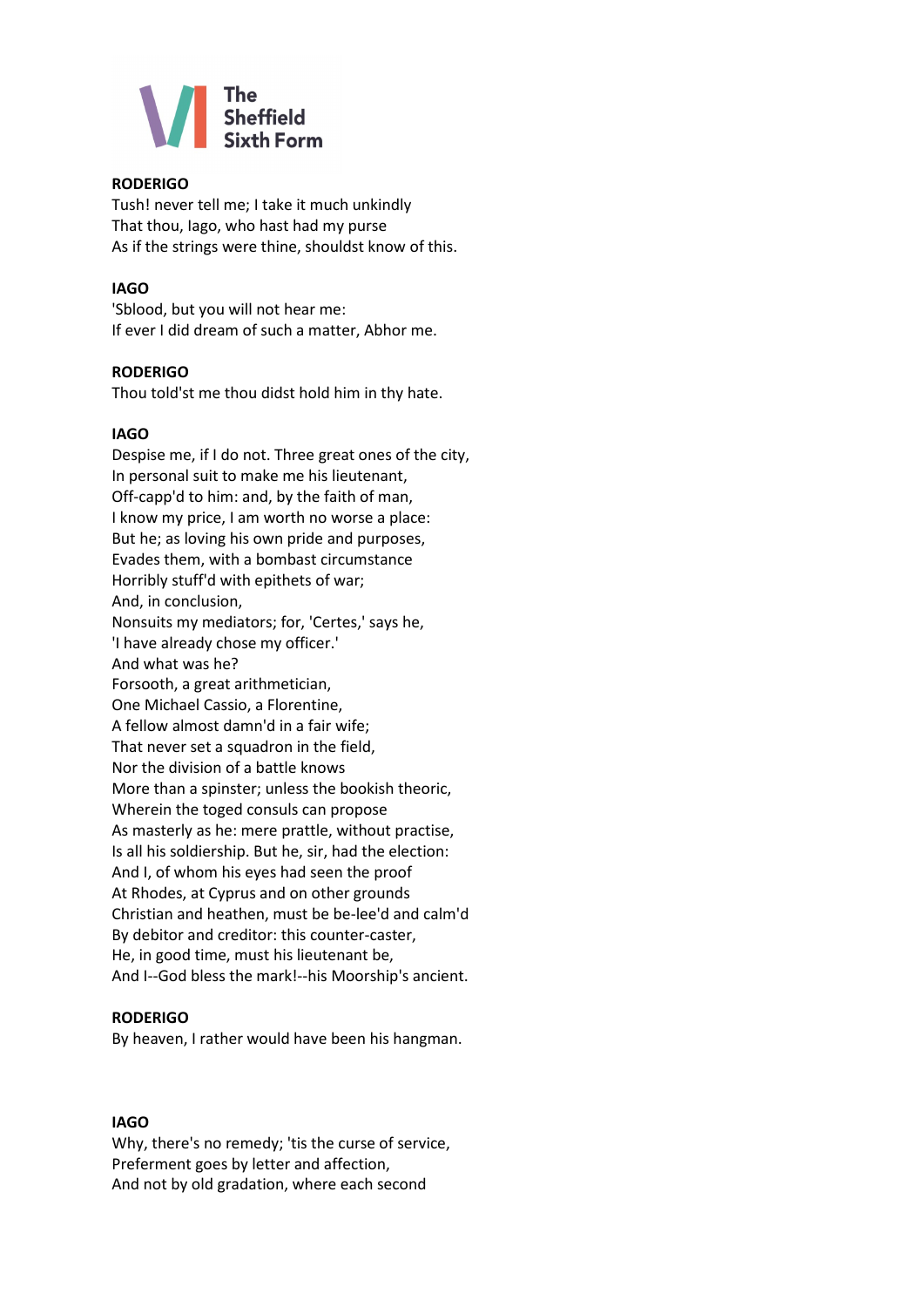

Stood heir to the first. Now, sir, be judge yourself, Whether I in any just term am affined To love the Moor.

#### **RODERIGO**

I would not follow him then. **IAGO**

#### O, sir, content you; I follow him to serve my turn upon him: We cannot all be masters, nor all masters Cannot be truly follow'd. You shall mark Many a duteous and knee-crooking knave, That, doting on his own obsequious bondage, Wears out his time, much like his master's ass, For nought but provender, and when he's old, cashier'd: Whip me such honest knaves. Others there are Who, trimm'd in forms and visages of duty, Keep yet their hearts attending on themselves, And, throwing but shows of service on their lords, Do well thrive by them and when they have lined their coats Do themselves homage: these fellows have some soul; And such a one do I profess myself. For, sir, It is as sure as you are Roderigo,

Were I the Moor, I would not be Iago: In following him, I follow but myself; Heaven is my judge, not I for love and duty, But seeming so, for my peculiar end: For when my outward action doth demonstrate The native act and figure of my heart In compliment extern, 'tis not long after But I will wear my heart upon my sleeve For daws to peck at: I am not what I am.

#### **RODERIGO**

What a full fortune does the thicklips owe If he can carry't thus!

#### **IAGO**

Call up her father, Rouse him: make after him, poison his delight, Proclaim him in the streets; incense her kinsmen, And, though he in a fertile climate dwell, Plague him with flies: though that his joy be joy, Yet throw such changes of vexation on't, As it may lose some colour.

#### **RODERIGO**

Here is her father's house; I'll call aloud.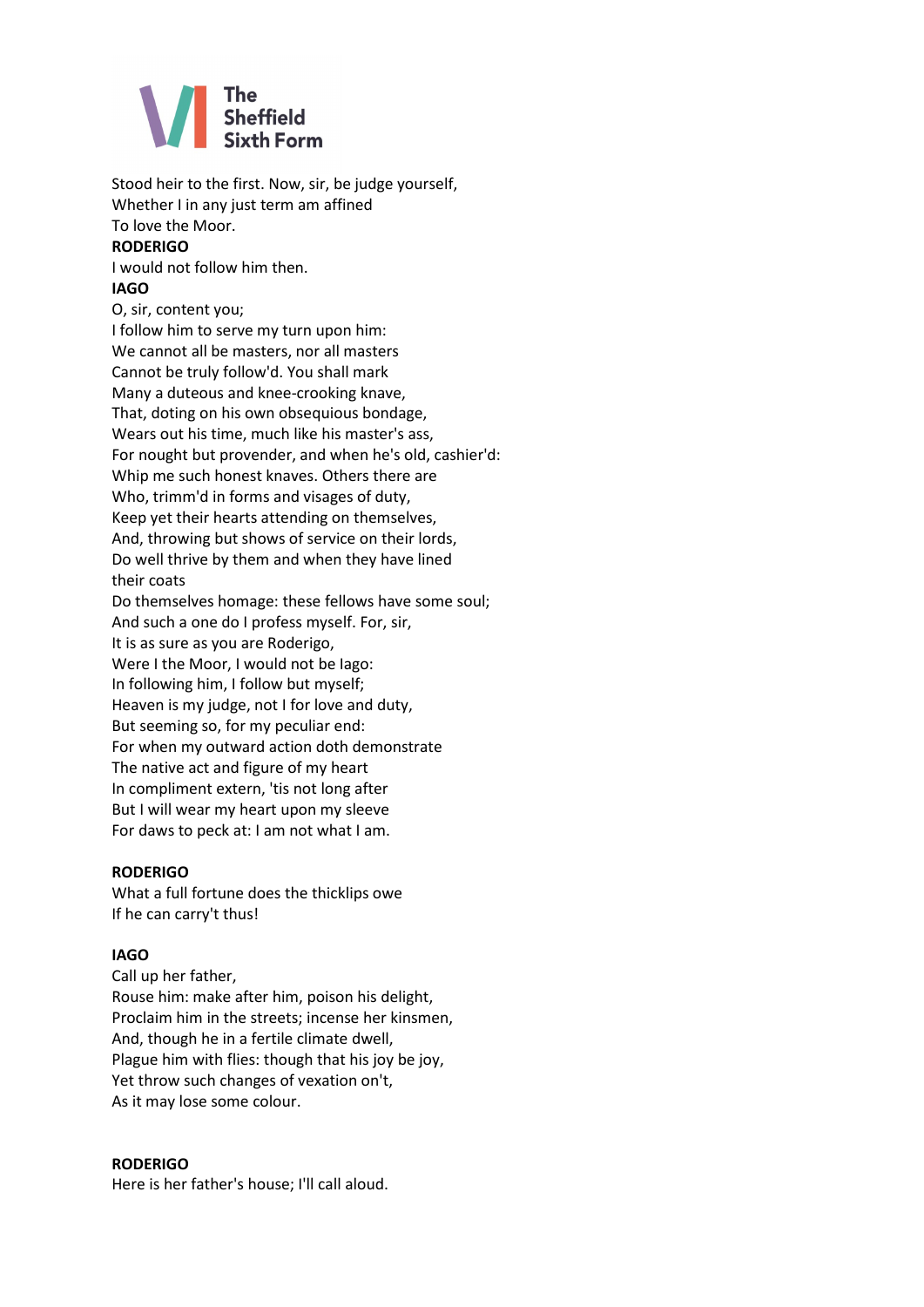

#### END OF EXTRACT

Once you have read and annotated the extract, answer the following questions:

- 1. How does Shakespeare present the character of Iago in this extract? What do you think his motivations are?
- 2. Why do you think Roderigo takes this news 'unkindly'?

Aim to write a brief paragraph in response to each of these questions. You must include **evidence from the text** (quotations) in your answers. Bring your work in to your first lesson.

You may find it helpful to watch a short clip from a performance of this the scene to give you an idea of how the lines can be delivered: <https://www.youtube.com/watch?v=32XqR9TMjx0>

# \*Getting Prepared

Take a look at the following course handbook to get an overview of the course, particularly noting points about getting organised – folders, stationery etc.

Also, look at the text list and try and get hold of your own copies of Y1 texts, *Othello, Great Gatsby.* You could even begin reading these and start doing background research on them.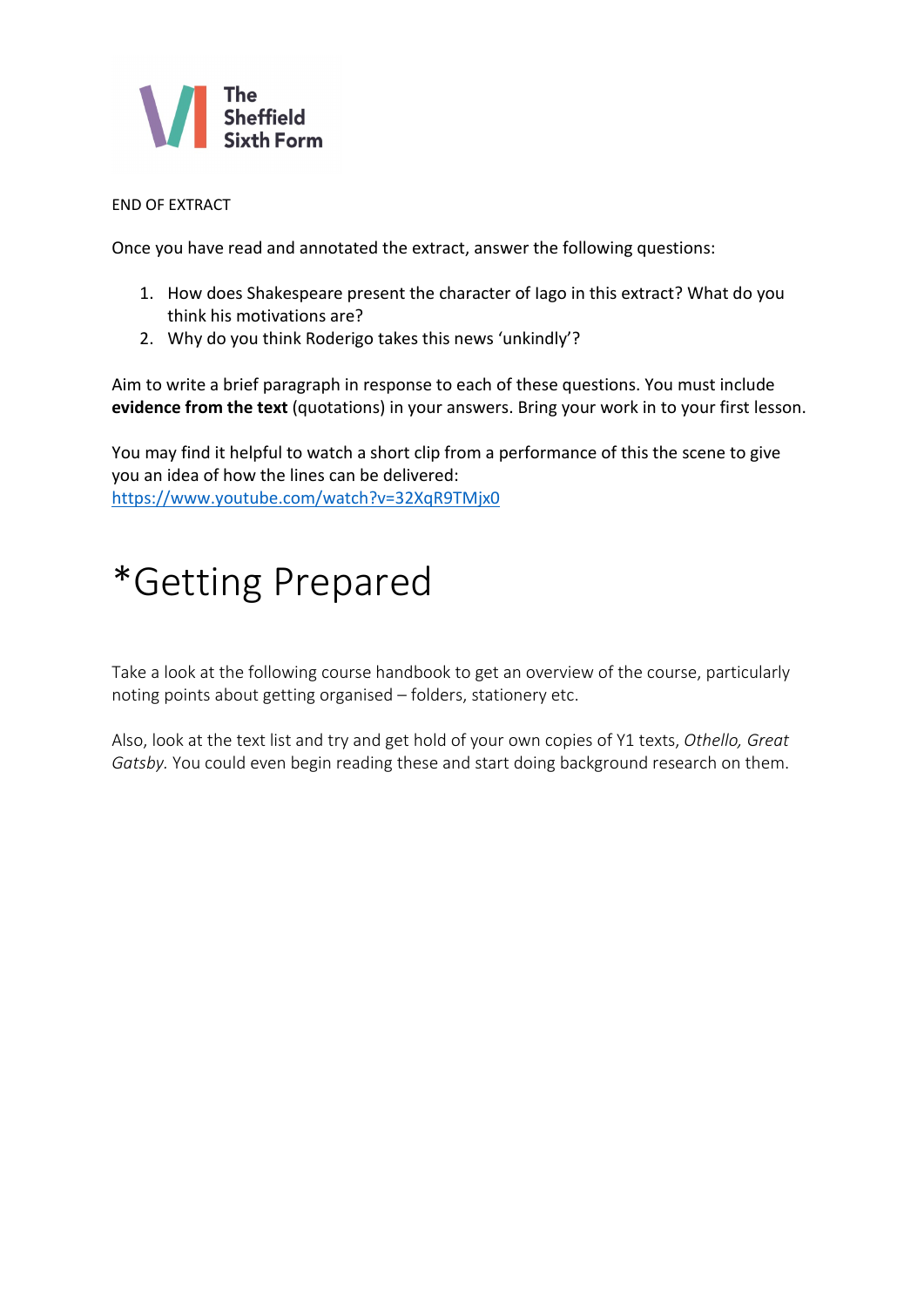

The Sheffield Sixth Form

# A LEVEL ENGLISH LITERATURE





# COURSE HANDBOOK FOR STUDENTS

Name  $\Box$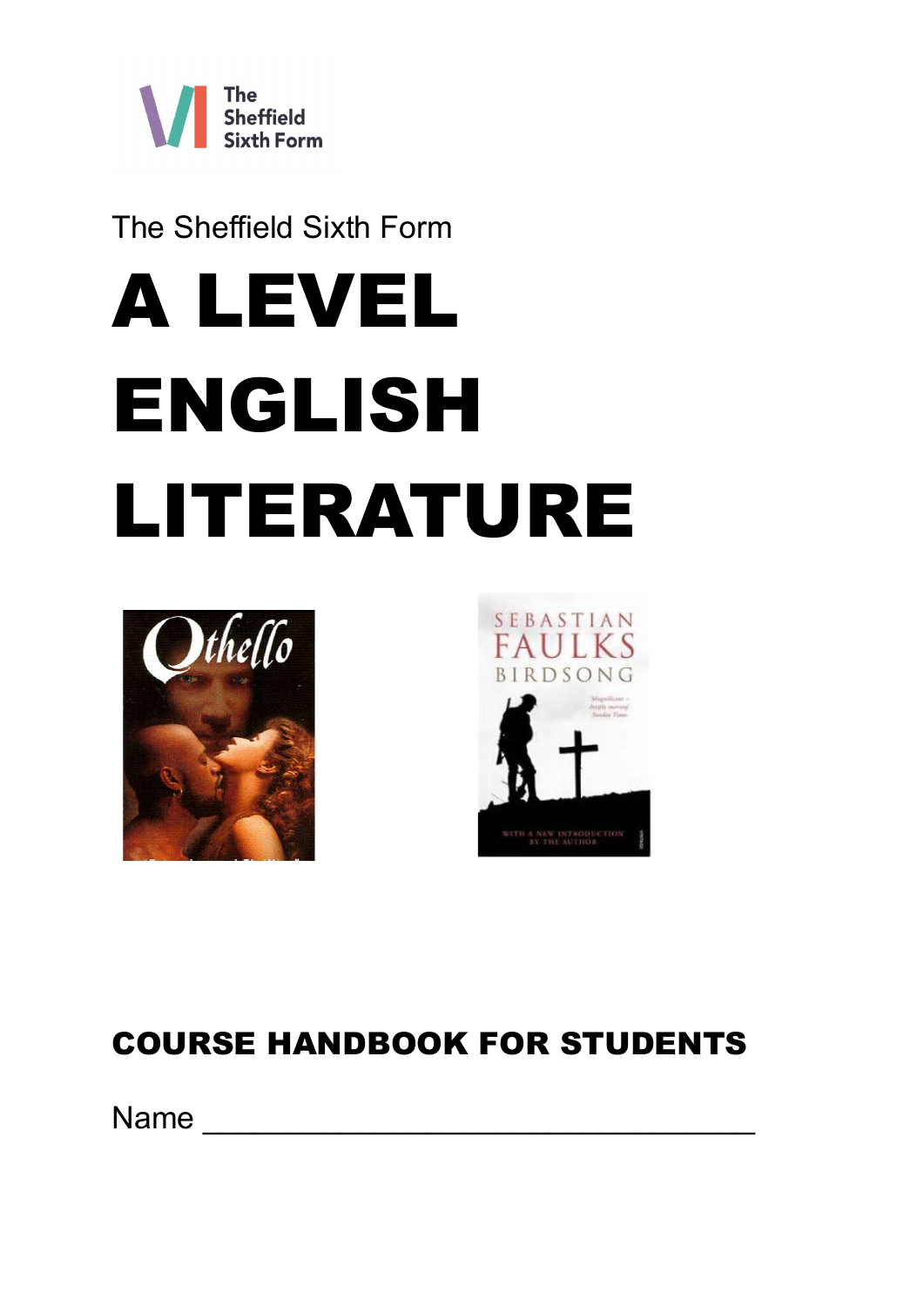

# 2021-23

# **WELCOME TO A LEVEL ENGLISH LITERATURE AT THE SHEFFIELD SIXTH FORM**

This is a varied, demanding, useful and enjoyable course. This booklet is designed to provide you with important information and guidance. Keep it in your file and use it regularly.

# **CONTENTS**

- 1. COURSE OUTLINE
- 2. ASSESSMENT OBJECTIVES
- 3. BASIC POINTS: GET ORGANISED
- 4. IMPORTANT POINTS
- 5. READING AND RESEARCH SKILLS
- 6. READING LITERATURE TEXTS
- 7. MAKING NOTES ON LITERATURE TEXTS
- 8. WRITING AN ESSAY
- 9. PLAGIARISM
- 10. ASSESSMENT AND FEEDBACK
- 11. TRACKING PROGRESS AND TARGET-SETTING
- 12. GLOSSARY OF USEFUL TERMS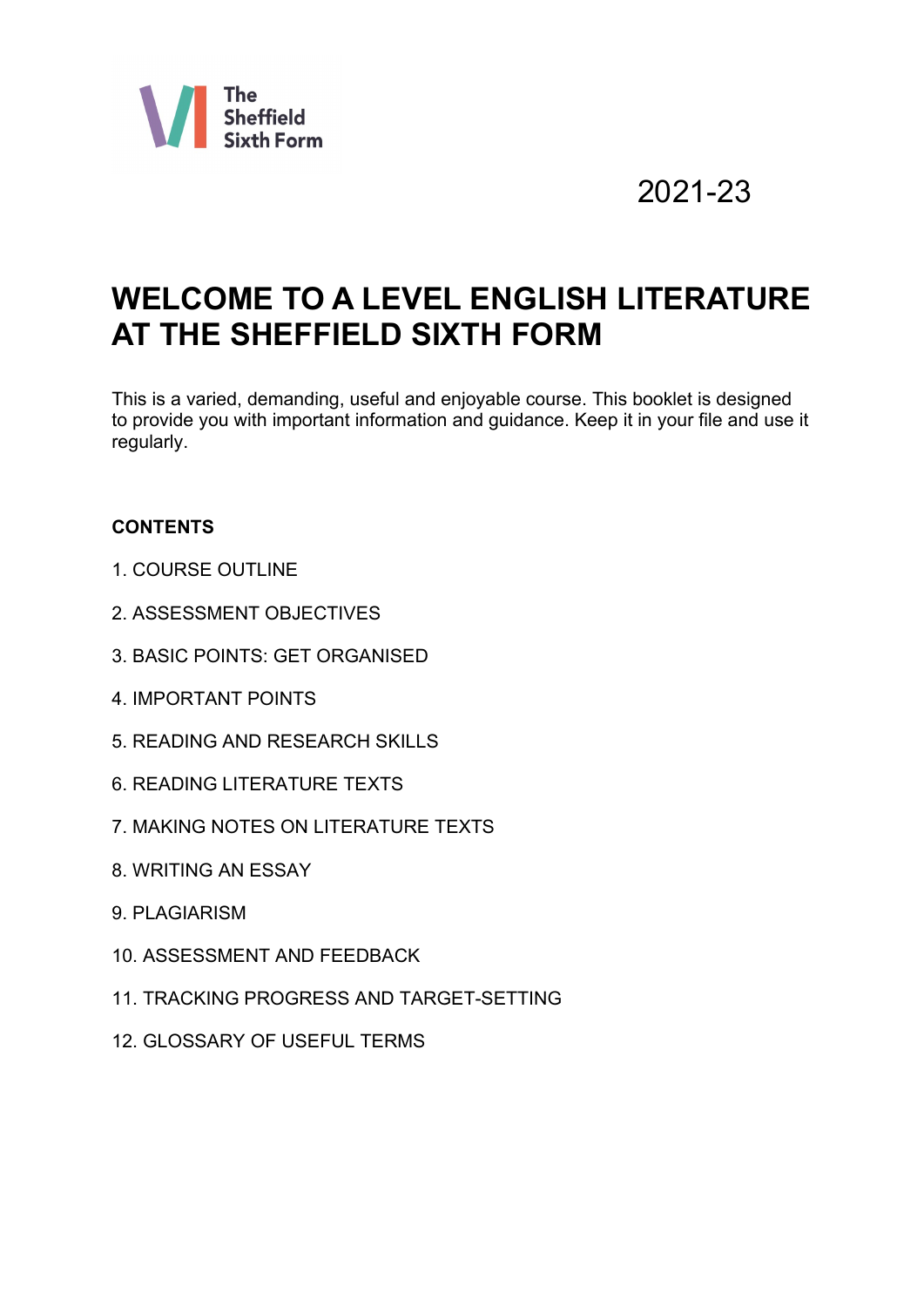

# **COURSE OUTLINE**

The course is AQA A Level English Literature (Specification A).

# **A Level – 2 exams and coursework**

**Paper 1: Love Through The Ages:** 

 **Shakespeare, Prose and Poetry Closed Book (A) Open book (C), 3 tasks.**

- A: Closed book section one passage based question on Shakespeare play.
- B: Compulsory essay question on two unseen poems.
- C: Open book section one essay question from two options linking poetry and prose.

**Texts studied this year:** *Othello, The Great Gatsby* and *AQA Poetry Anthology.*

#### **Paper 2: Texts in Shared Contexts:**

#### **Prose, Drama, Poetry Open book, 3 tasks.**

- A: one essay question on set prose text.
- B: one compulsory question on unseen prose extract AND one essay question linking the play and poetry.

#### **Texts studied this year for Option 2A World War 1 and its Aftermath:**

*Birdsong (prose), Wilfred Owen's Poetry and The Wipers Times (play).*

**NEA (coursework) –** Comparative essay on two texts (one pre-1900)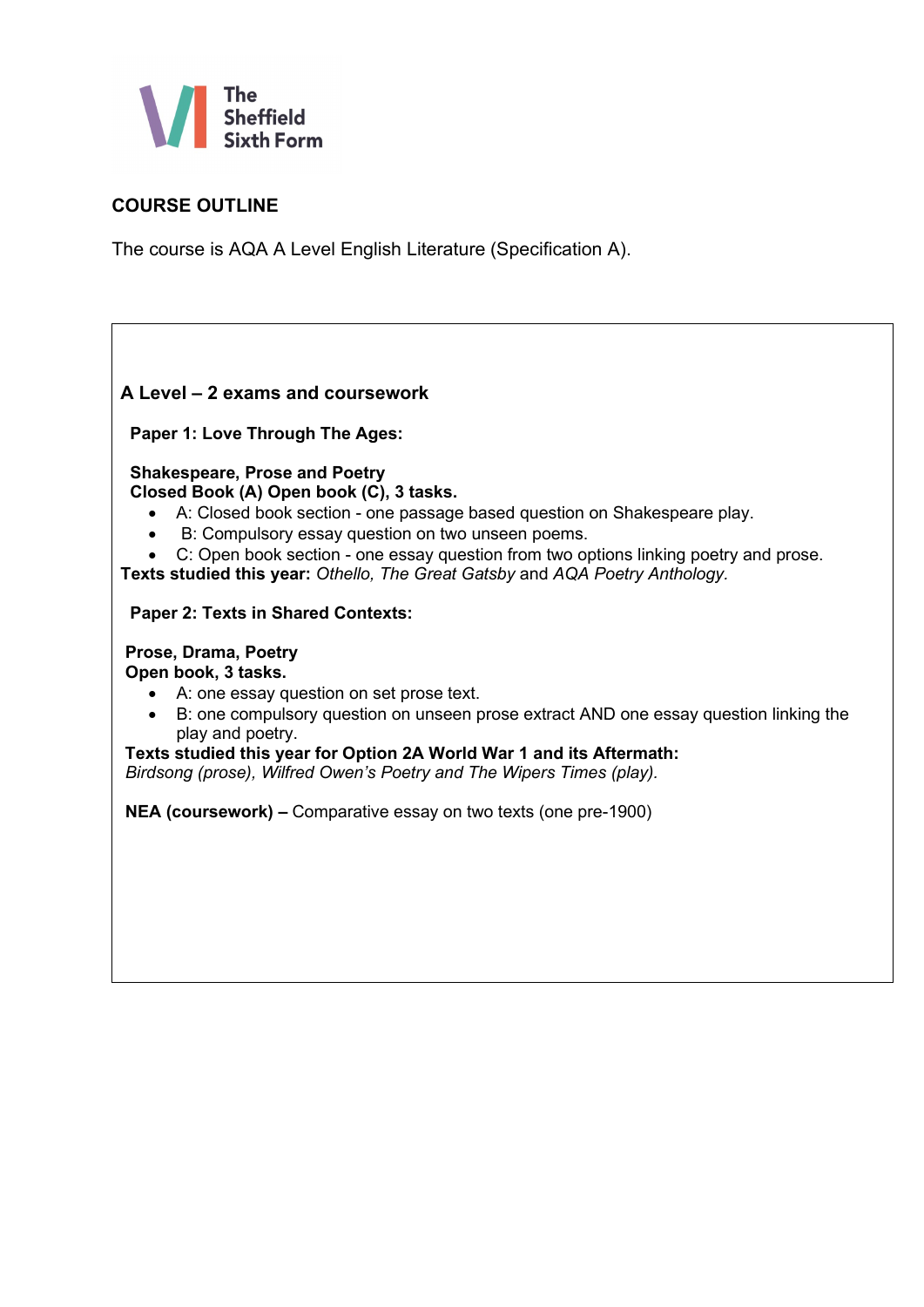

# **THE EXAM**

# **Paper 1 Love Through the Ages**

**3 hours**

# **Section A: Shakespeare (Closed book – no plays allowed in exam)**

*Othello* – a passage-based question. An extract from the play will be provided.

# **Section B: Unseen Poetry**

A comparative question on the two unseen poems provided.

# **Section C: Comparing Texts (Open book – clean copies of the novel and poetry allowed)**

A choice of questions (choose one). You will write about *The Great Gatsby* and the *AQA poetry anthology* (pre-1900 poems)

# *Each question is worth 25 marks.*

# **Paper 2 Texts in shared contexts – Option 2A WW1 and its aftermath**

#### **2 hours 30 minutes Open Book (clean copies of all texts allowed)**

#### **Section A: Option 3 Prose set text**

*Birdsong* – a choice of questions (choose one).

# **Section B: Drama and poetry contextual linking**

Answer both questions:

\*A question about an unseen extract.

\*A comparative question on Drama and poetry. You will write about *The Wipers Times* (post-2000) and Owen's poetry.

#### *Each question is worth 25 marks*

**Note**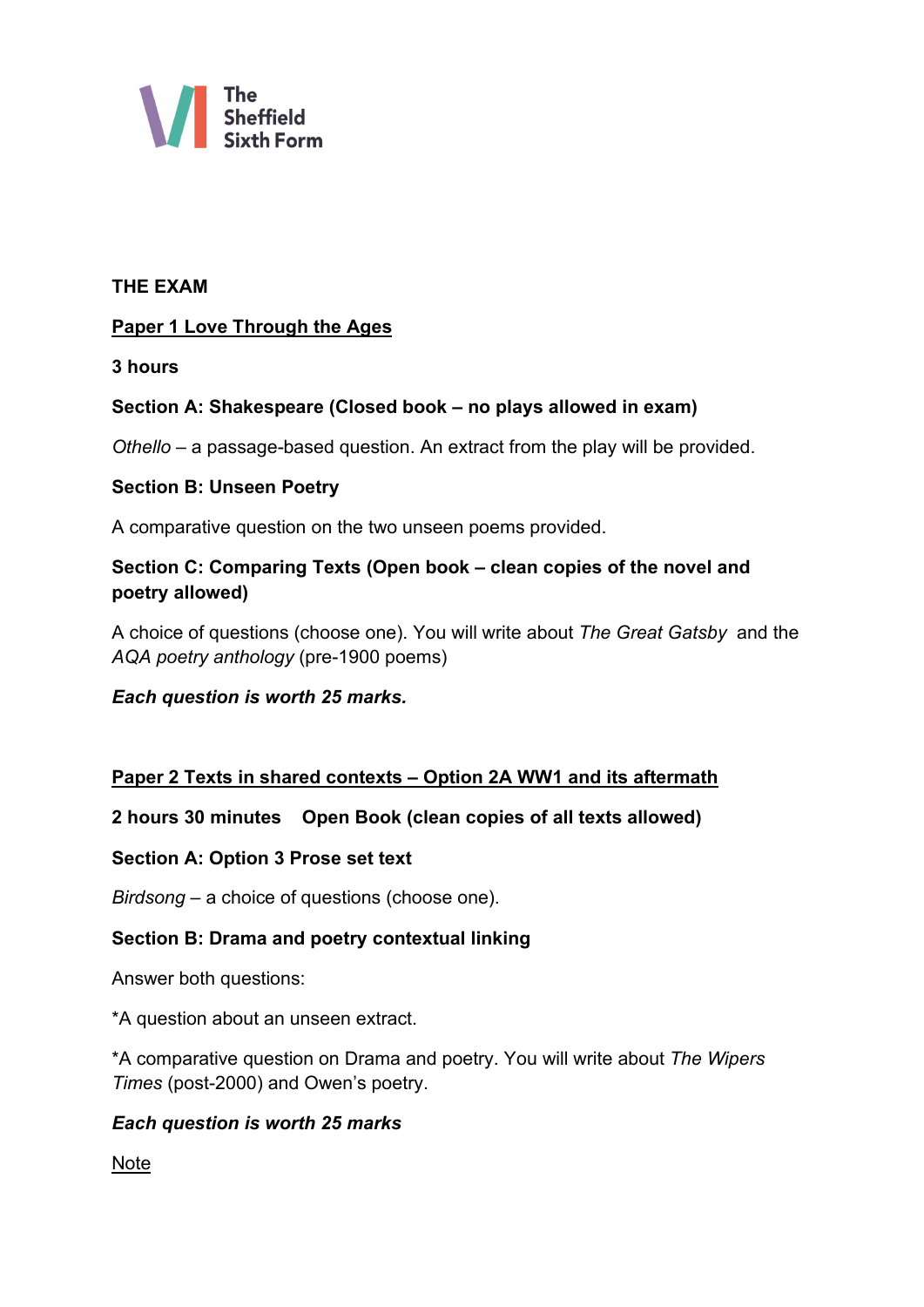

The exam is worth 80% of your final A Level (40% each paper). The NEA (coursework) comparative essay is worth 20%.

# **Layout of papers**

It is important to familiarise yourself with the layout of the exam papers. Both papers will include the following on the front page. It is worth remembering the key points listed as these are connected to the AO's which are assessed:

# **Information**

- $\Box$  The marks for questions are shown in brackets.
- $\Box$  The maximum mark for this paper is 75.
- □ You will be marked on your ability to:
- use good English
- organise information clearly
- use specialist vocabulary where appropriate.
- $\Box$  In your response you need to:
- analyse carefully the writers' methods
- explore the contexts of the texts you are writing about
- explore connections across the texts you have studied
- explore different interpretations of your texts.

# **Types of question**

*The following are specimen questions provided by AQA in their exemplar materials. Make sure you are clear about the type of questions you will be asked for each section.*

# **Paper 1 Love through the ages**

#### **Section A: Shakespeare**

# **Note there are questions provided on a few Shakespeare plays so you need to find the question on your set text,** *Othello:*

'Typically, texts about husbands and wives present marriage from a male point of view.'

In the light of this view, discuss how Shakespeare presents the relationship between Othello and Desdemona in this extract and elsewhere in the play.

# **Extract provided – spend a bit of time annotating this. Make sure you refer to the extract and the rest of the play in your answer.**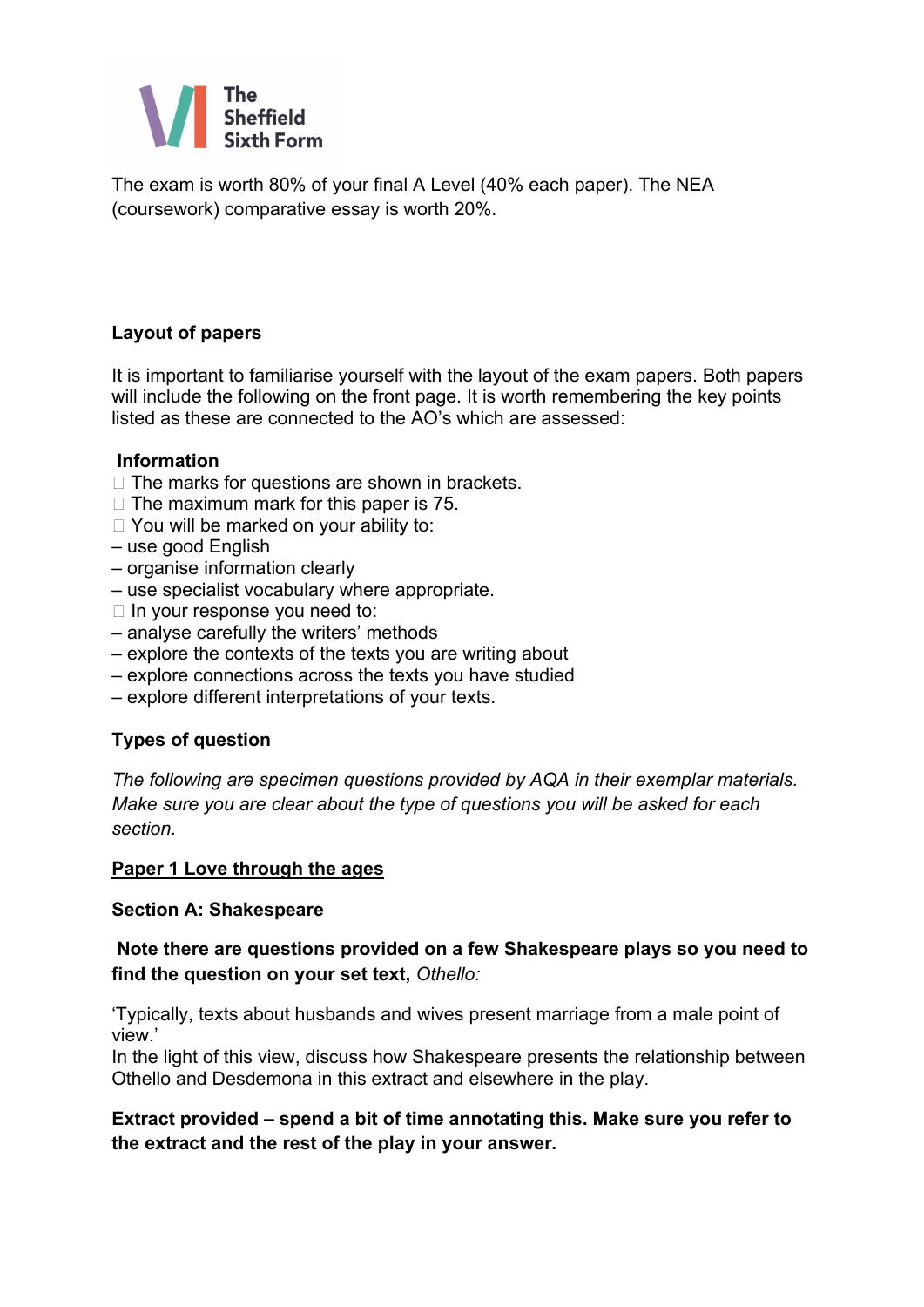

# **Section B: Unseen poetry**

It has been said that Rossetti's poem is conventional and celebratory, whereas Millay's poem offers a very different view of love.

Compare and contrast the presentation of love in the following poems in the light of this comment.

# **Spend time reading and annotating, particularly for ways you can compare and contrast.**

# **Section C Comparing texts** (*Gatsby* and *Poetry Anthology)*

# **Either**

Compare how the authors of **two** texts you have studied present ideas about passion.

#### **Or**

Compare how the authors of **two** texts you have studied present barriers to love.

# **Paper 2 WW1 and its aftermath (Option 2A)**

# **Section A: Option 3 Prose set text** *(Birdsong)*

Examine the view that Faulks' use of the material about Elizabeth Benson, set in 1978 and 1979, adds little to the novel.

**Or** 

'Faulks uses birdsong to suggest a range of possible ideas within the novel.' Examine the significance of the title of the novel in the light of this comment

**Section B: Drama and poetry contextual linking** (Unseen extract, *Wipers Times*, Owen's poetry)

Explore the significance of suffering in this extract. Remember to include in your answer relevant detailed analysis of the ways that Malouf shapes meanings.

# **And**

'Suffering in war comes in many different forms.'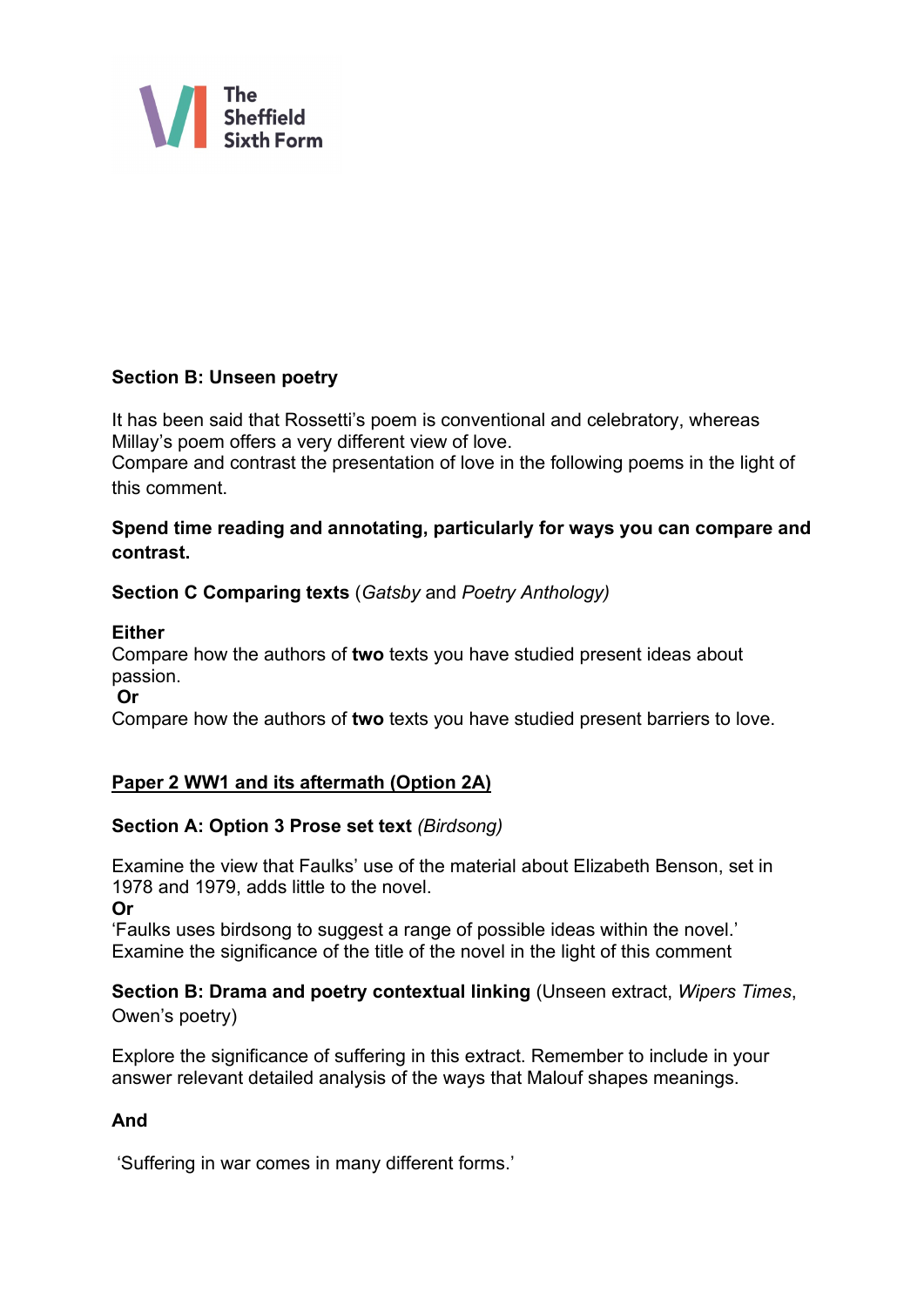

Compare the significance of suffering in **two** other texts you have studied.

Remember to include in your answer reference to how meanings are shaped in the texts you are comparing.

You must use the drama text written post-2000 (*Wipers Times*) and **one** poetry text in your response.

# **Remember**

\*Bring the relevant texts to each exam: **Paper 1** *Gatsby (*a clean poetry anthology will be provided.) Do not bring *Othello* – extract provided for this closed book section. **Paper 2** *Birdsong, Wipers Times,* Owen's poetry. Make sure they are CLEAN copies – no notes in them.

\*Focus on time management:

All questions are worth equal marks so try to give them roughly equal time.

Paper 1 is 3 hours so you have one hour for each task. (There is more reading on this paper, hence the longer time)

Paper 2 is 2 hours 30 minutes so you have 50 minutes for each task.

Where there are texts provided to read (unseen and *Othello* extract), make sure you spend time annotating with the question in mind.

Good planning is essential. Don't launch straight into answering without having given thought to the structure of your answer.

# **NEA – Non-Exam Assessment (Coursework)**

# **Independent critical study: texts across time**

The NEA (non-exam assessment) is an essay comparing two texts: \*Word count = **2,500**

\*The essay should allow you to write about **comparative similarities and differences**

\*It should include **a bibliography**

\*One text must be **pre-1900** (both can be if you wish)

\***Two different authors** must be studied

\***Equal attention** must be paid to both texts

\*Shorter poems are not suitable, but **longer narrative poems can be used**

\***Texts in translation** regarded as significant and influential may be used

\***Texts listed** in the A-level core set text and comparative set text lists studied for the exam **cannot be used for the NEA**

*You will begin preparing for this in the summer term of year 1. Texts and essay titles*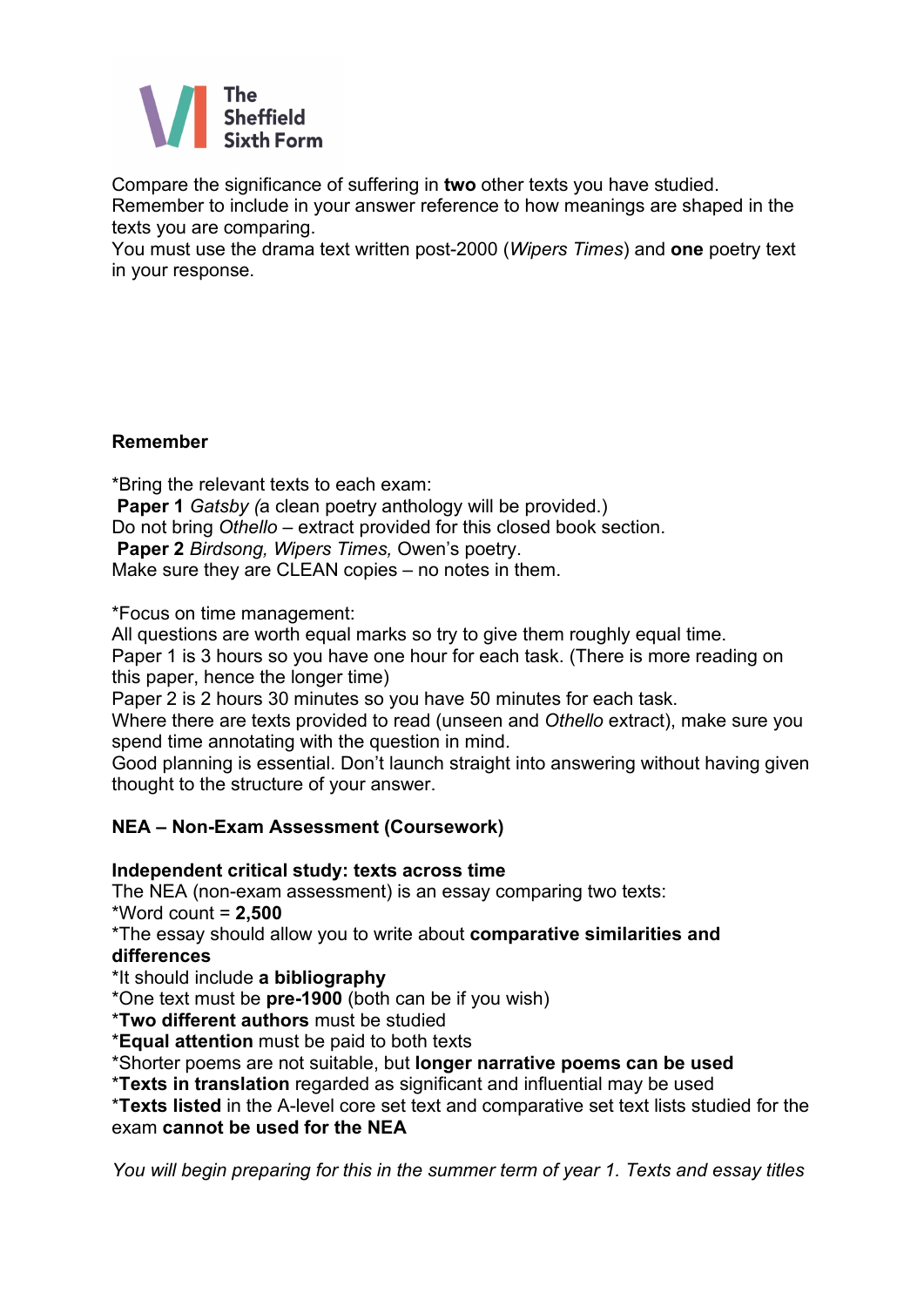

*will be negotiated with English staff.*

# **ASSESSMENT OBJECTIVES**

# **AOs below are common to AS and A Level**

\* **AO1**: Articulate informed, personal and creative responses to literary texts, using associated concepts and terminology, and coherent, accurate written expression.

\* **AO2**: Analyse ways in which meanings are shaped in literary texts.

\* **AO3**: Demonstrate understanding of the significance and influence of the contexts in which literary texts are written and received.

\* **AO4**: Explore connections across literary texts.

\* **AO5**: Explore literary texts informed by different interpretations.

#### **A top band answer will demonstrate:**

**AO1** – perceptive and sophisticated argument, assured use of literary concepts and terminology, mature, impressive expression *(fluent, sharp focus on task, plenty of literary terms/concepts used accurately).*

**AO2** – perceptive understanding of authorial methods and how meaning is shaped by these methods *(analysis of language, form and structure – particular focus on the structures of texts as a form of shaping).*

**AO3** – perceptive understanding of the significance of relevant contexts and assuredness in the connection between those contexts and the texts studied *(explore various contextual factors – social, historical, literary – consider contexts which arise out of the text, the task and the period being studied).*

**AO4** – perceptive exploration of connections across literary texts and sees possible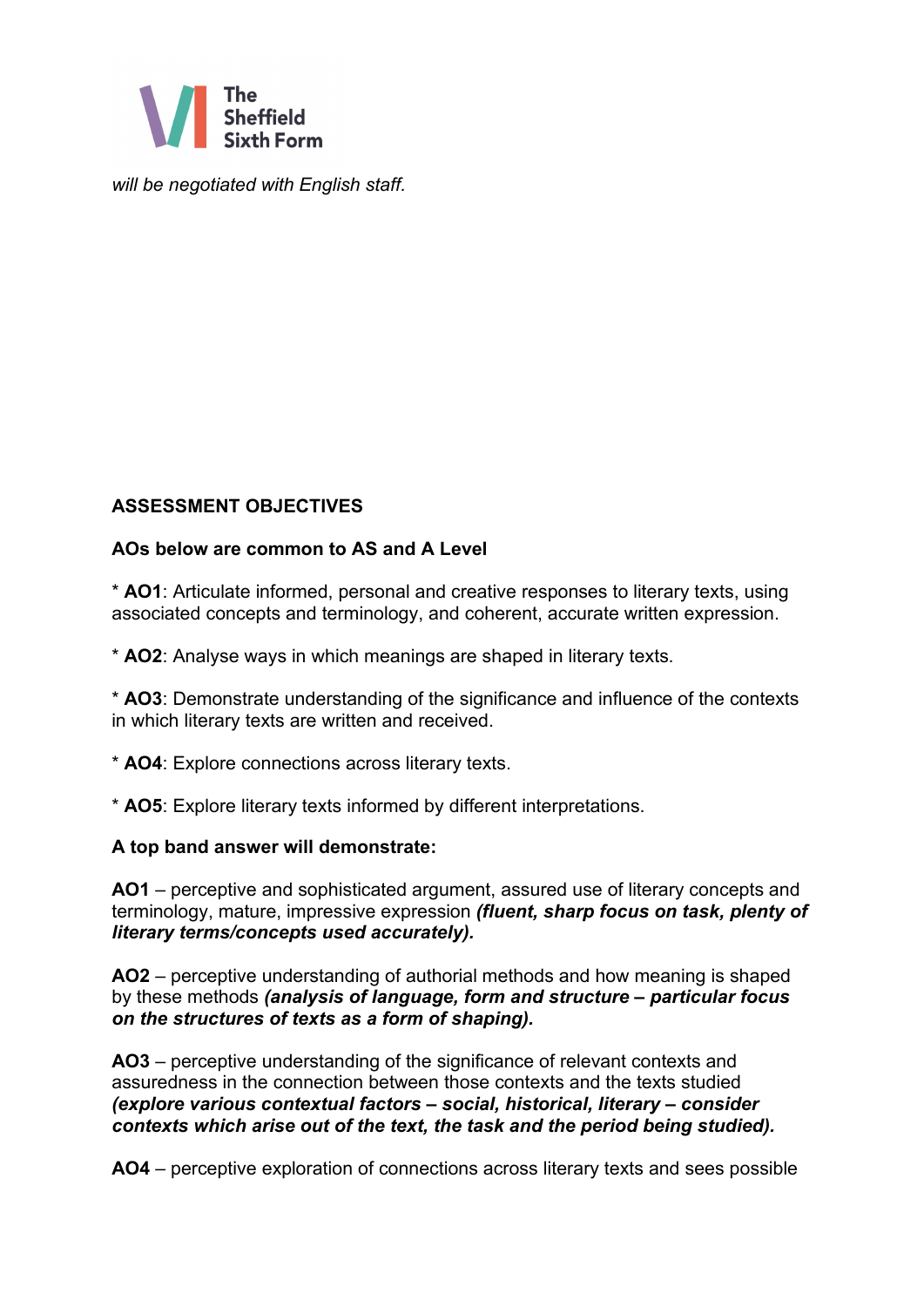

meanings and interpretations arising out of the wider and broader contexts which comes from the study of period. A text will be seen as being framed by a wider network of texts and contexts to which it connects *(connecting texts – to task, wider literary context, and similarities/differences – in comparative questions).*

**AO5** – perceptive and confident engagement, showing debate and interpretation arising out of the response addressing AO's 1-4. In some cases (NEA essay) there will be perceptive engagement with wider interpretations and acknowledgement that the interpretation of texts is not a fixed process but a dynamic one *(own interpretations/debate – using tentative language – "This could suggest … using critical material to support/challenge own views – NEA in particular).*

# **BASIC POINTS: GET ORGANISED**

You will have been told about buying set texts on the Transition Day. It is important that you bring these texts to lessons. You must not write in the texts for the open book exam. Texts examined in closed book exams (*Othello)* can be annotated. Always ensure that you bring the relevant texts to your lessons.

You will need to bring other materials to lessons:

- Pens, pencils, highlighters.
- A file for your notes (A4 ring binders are more useful than wallet files for finding notes quickly).
- Invest in file dividers and keep your notes in order. Try to put notes in different sections (texts) rather than chronologically.
- Use a diary/calendar (on your phone?). Note down deadlines and times in the week that you will set aside to do a particular piece of work.

#### **IMPORTANT POINTS**

Avoid leaving work until the last minute. Your tutors will be pleased to check work in progress but it is sensible to ask for advice **before** a deadline.

The NEA (coursework) requires you to be very organized and independent. Keep a note of important dates for tutorials, drafts, final deadlines.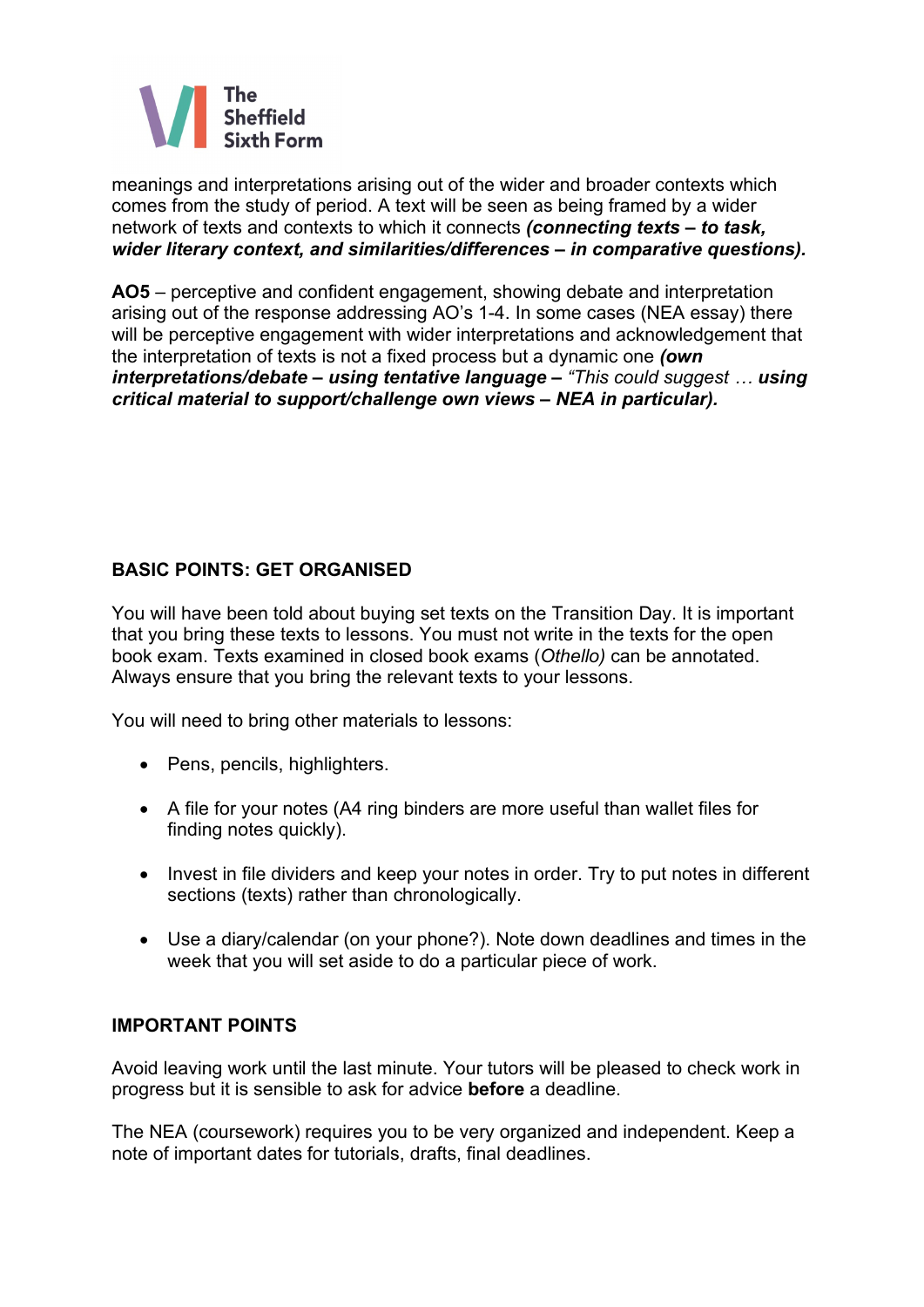

Make sure you file all handouts, notes and assessed work. These are all important materials to revise from. A good model for organising folders into sections would be:

- \***Paper 1** *Othello* **Poetry Unseen**  AQA Poetry Anthology *The Great Gatsby*
- *\****Paper 2** *Birdsong* **Prose Unseen**  *The Wipers Times* Owen's poetry

**\*NEA**

# **READING AND RESEARCH SKILLS**

You will have a wide range of books and handouts to read during the course, and you should get into the habit of following up on class work with reading and research of your own. Books are available from the English Class Libraries for you to dip into, and you should make use of the college (LRC) and local libraries. You can also use the excellent local university libraries – just remember to show your college student card.

It helps to know how to get the most out of your reading:

- Don't be afraid of books or handouts which seem difficult (This is Advanced Level after all). With a little perseverance you will be able to handle them - the secret is to read actively.
- Be confident when you read. Be prepared to challenge the writer with ideas or evidence of your own.
- Read a section of the text, close the book and try to recall the main ideas. Jot these down - use a system which works best for you e.g. spider diagrams, numbered points.
- Get used to looking for the main ideas in a paragraph. Jot them down and see how they link in with what comes before and after.
- Skim-read a text by reading only the first sentence of each paragraph, then go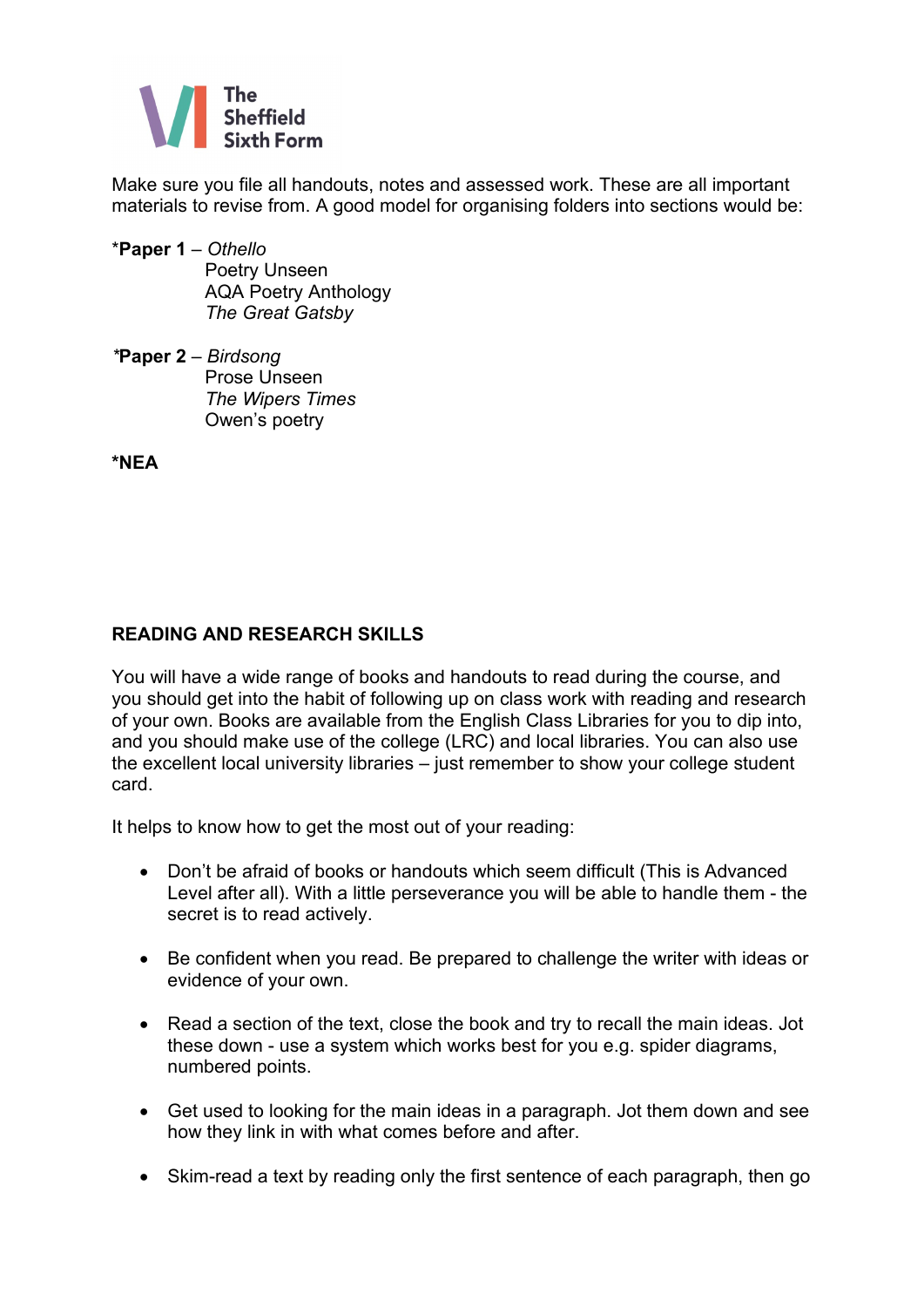

back to see if that gives you a reasonably accurate outline.

- Make your notes and handouts work for you by highlighting key points and adding extra ideas. Because our visual memories are often stronger than our verbal memories, it's a good idea to scribble appropriate pictures or cartoons in your notes. You'll be amazed at how they help you remember.
- Experiment with writing brief summaries of lengthy sections of notes. This is useful exam practice.
- Be responsive to the structure/pattern/style of a text and be alert for hidden meanings.
- Read with a dictionary next to you.
- Read as widely as possible.

# **READING LITERATURE TEXTS**

Examiners advise that set texts for literature should be read at least four times:

- Read to grasp the story/plot/content;
- Read to become aware of the characters, relationships, ideas and the organisation of the text to influence the reader;
- Read to discover the effects of choices of form, structure and language to create meanings. This will reveal the need to read the text again;
- Start to see things you missed: more complex forms, structures ideas. You will have been affected by others' reading of the text and you will be forming your critical response.

#### **MAKING NOTES ON LITERATURE TEXTS**

#### *What notes can I make in the texts I am studying?*

The open book exams require you to bring 'clean' (no annotation) copies of the text into the exam. So, basically, it is only *Othello* which you can annotate as this is the only closed book section.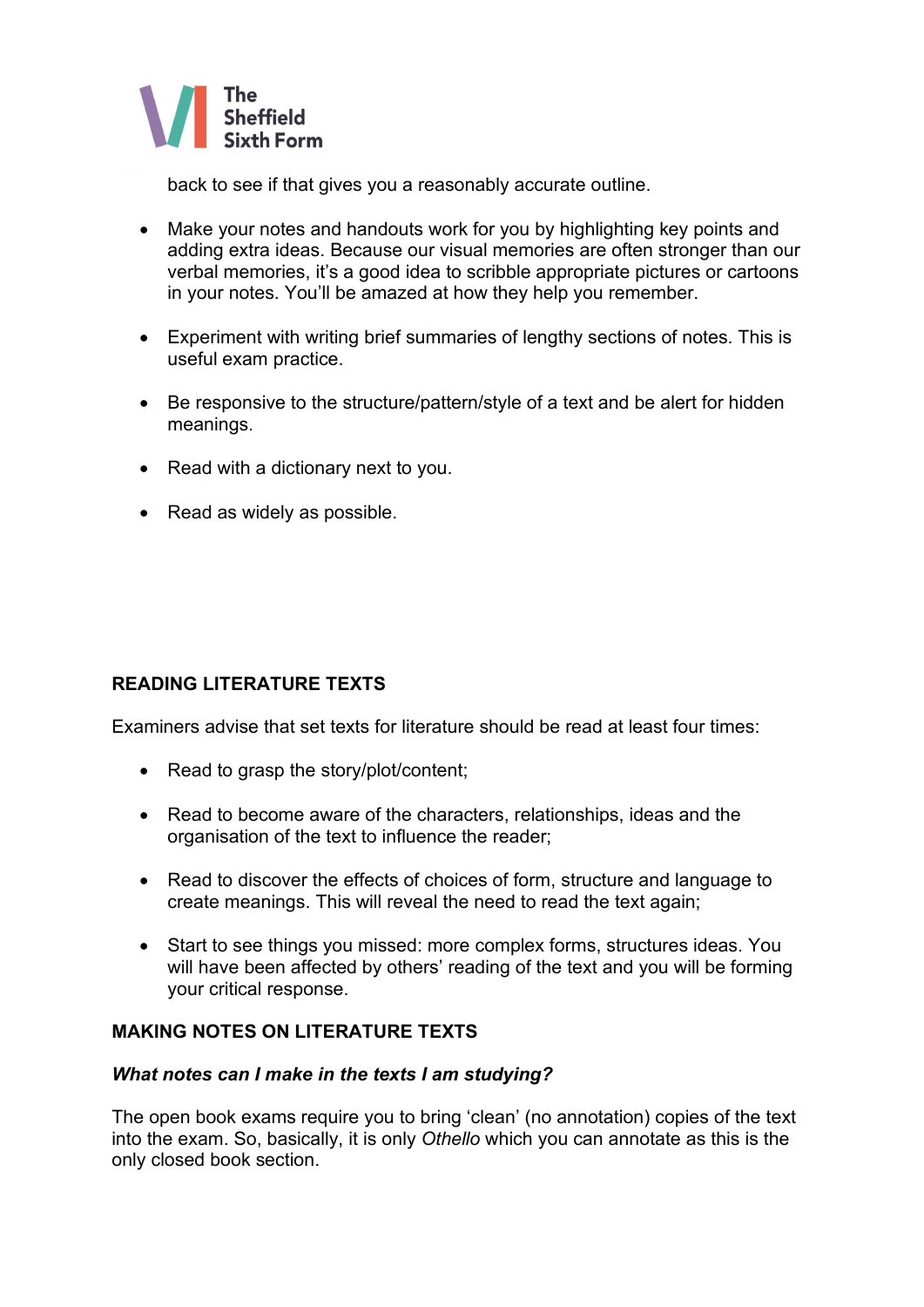

For NEA coursework you should have your own texts and it makes sense to annotate (or use post-its) with your essay question in mind.

### *What notes should I make about my texts?*

You will need to make detailed notes in class and keep these in your file in an organised way. It is a definite skill to be able to take effective notes. Here are some guidelines:

i) Make it clear in your notes what the topic of the lesson is. Are you studying a scene from a play, a chapter from a novel, exploring imagery etc.? Make sure you are clear about the topic and ask if you are not.

ii) Always expand on the key points made in class so that your notes make sense to you when revising. Develop a system of abbreviations for speed.

iii) You can't write everything down that is said, so be selective about what is important. Your teacher won't always prompt you by telling you what to write down and therefore you need to be prepared to note down important points. If you don't get into the habit of note-taking you won't have command of the detail needed for essays and exams.

iv) Make sure you make a note of key quotes which you can use to support your answers.

v) In exam answers and coursework you are given credit for referring to the work/ideas of others, so learn how to do it properly by writing down the source of the idea.

vi) Always go over notes again and write them up in a clearer, more expansive way remember that you will need to revise from them months afterwards.

#### **WRITING AN ESSAY**

1. **Carefully examine the title.** You must answer the question! Underline key words in the question to help give focus to your planning.

**2. Make a plan.** This will help you organise your thoughts and structure an argument. There is no set rule about how to plan - flow chart, spider diagram, bullet points - just use the approach which suits you best.

**3. Using your plan, write the essay.** Remember these points:

a. Start with an introductory paragraph which refers to the question. Avoid saying "I am going to discuss …". This sounds too GCSE.

b. Use paragraphs throughout the rest of the essay.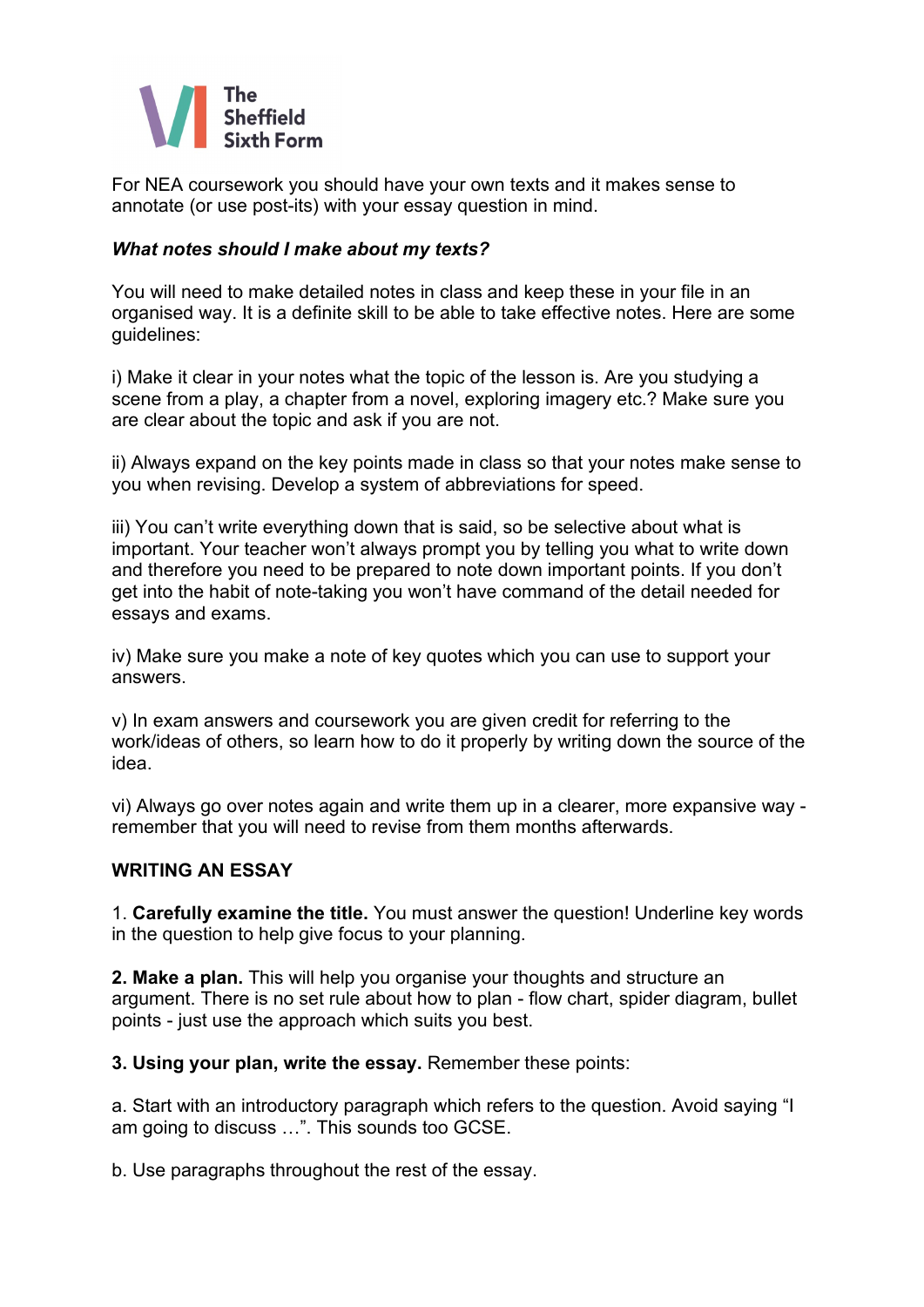

c. Start each paragraph with key or topic sentence(s) which tell(s) the reader what the paragraph's main idea will be. EG *The primitive elements that lurk beneath the superficial civilisation of the American South are revealed to us early in the play.*

d. Everything in the paragraph must be connected to the key idea of that particular paragraph – i.e. be relevant.

e. In each paragraph, give evidence for what you've said. This can be a reference to the text or a direct quotation.

f. Finish with a concluding paragraph. Don't just repeat yourself here; try to make a good summary point to clinch the argument.

**4. How to use quotations.** You must use quotes in the exams and the coursework. For the open book exam you will have the text with you. Do not use overlong quotes as this wastes time and little credit will be given since you have the text to copy from. It will be seen by an examiner as 'padding' your essay through lack of ideas. In the closed book exam you are most likely to use short quotes anyway as these are easier to memorise. Make sure you learn some really useful quotes. You will have an extract from the play provided, too, so only quote sparingly from this – avoid 'padding'.

**Short quotations.** These are less than a line long. Just embed them into your essay like this:

*When Brick says to Maggie, "jump off the roof", it is clear that he is wanting Maggie the "cat" to jump down and stop being so anxious.*

**Longer quotations.** These are more than a line in length. These must be set out with great care if they are from blank verse (EG Shakespeare) or poetry. You must respect the lines' structure like this:

*The roles are reversed in the final stanza:*

*"It is my father who keeps stumbling Behind me, and will not go away."*

*We now see Heaney's father in the position of 'follower'.*

**5. Always proof-read your essays.** Quality of expression and technical accuracy really do matter at A Level.

#### **PLAGIARISM**

This is when you copy someone else's work and pass it off as your own. This might involve copying from a study guide, book, and website or from a friend. If you copy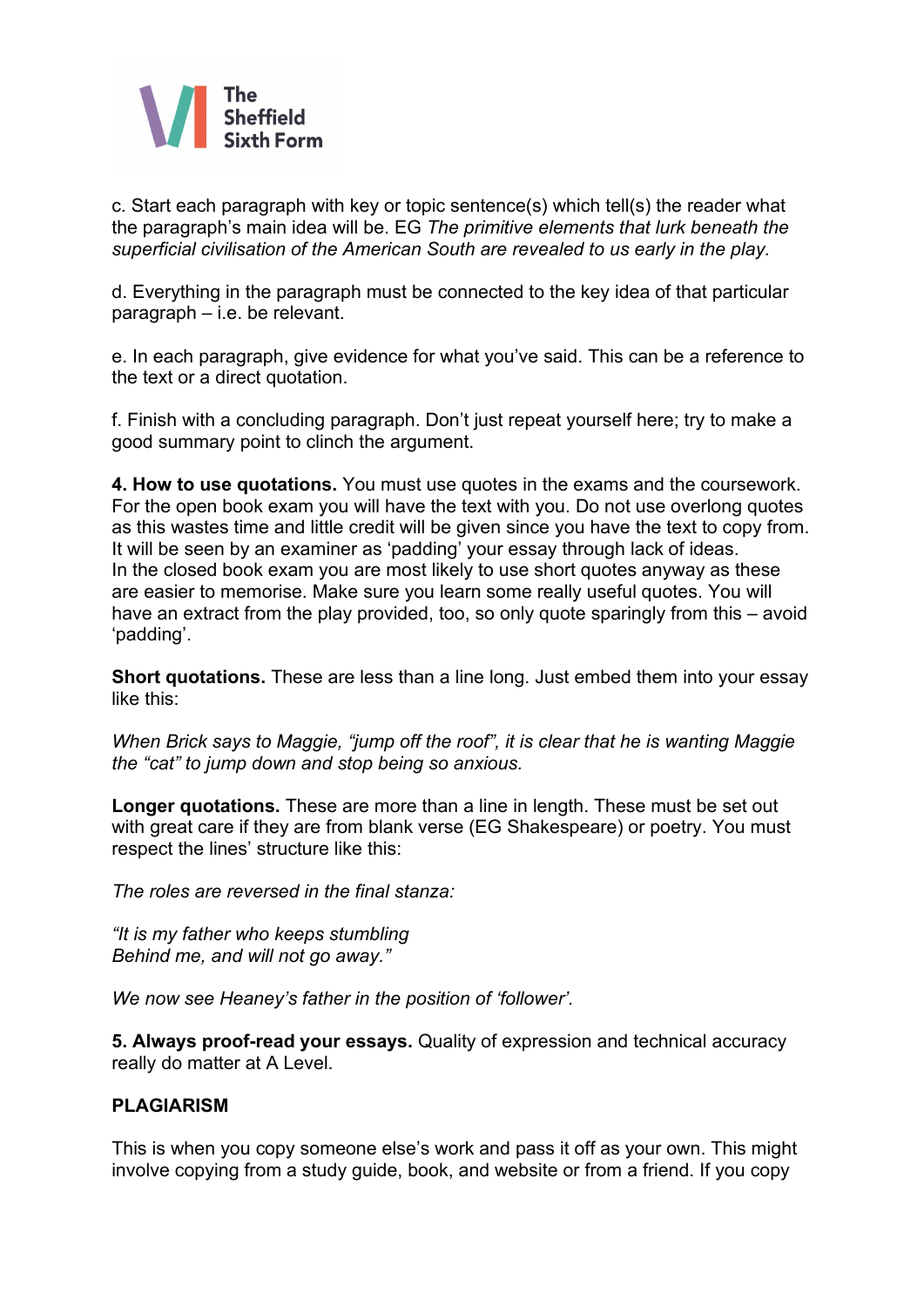

particular phrases (even if they are short) and don't acknowledge them, then this is cheating.

This does not mean that you shouldn't use study guides etc. In fact awareness of different views and interpretations is a vital part of A Level. Just make sure that: a) You know the title and author of any book, or the exact web address used. You will be asked to record these in a bibliography for coursework.

b) Put in quotation marks any extract you are using.

c) If you are summarising the argument of a critic then acknowledge the authorship of the argument you are paraphrasing.

# **ASSESSMENT AND FEEDBACK**

There are regular key Progress Assessments where you complete practice questions in timed conditions, including Mock Exams. The aim is to gradually build your confidence in tackling all aspects of the exam.

Homework is essential to reinforce what is done in class and to broaden and deepen your understanding of the subject. It is also important in developing your skills of independent learning. You will be set a range of homework tasks during the course and we expect you to approach them all with equal effort and enthusiasm. It is particularly important that you meet deadlines regularly and this will be monitored rigorously.

We will make sure that work is marked clearly, pointing out the strengths of the piece and indicating possible improvements. Grades will be given based upon A Level assessment criteria.

# **TRACKING PROGRESS AND TARGET-SETTING**

You will be given a Progress Diary at the start of the course. This will be kept in college as part of our progress-tracking but you will update it regularly in class.

You will record:

\*Assessment tasks and grades, commenting on your progress towards your target grade – what did you do well and what do you need to improve? \*Learning in class, commenting on aspects such as - which texts, activities, topics have you enjoyed/found challenging? Have you identified opportunities for wider reading/research? Have you any questions for tutors?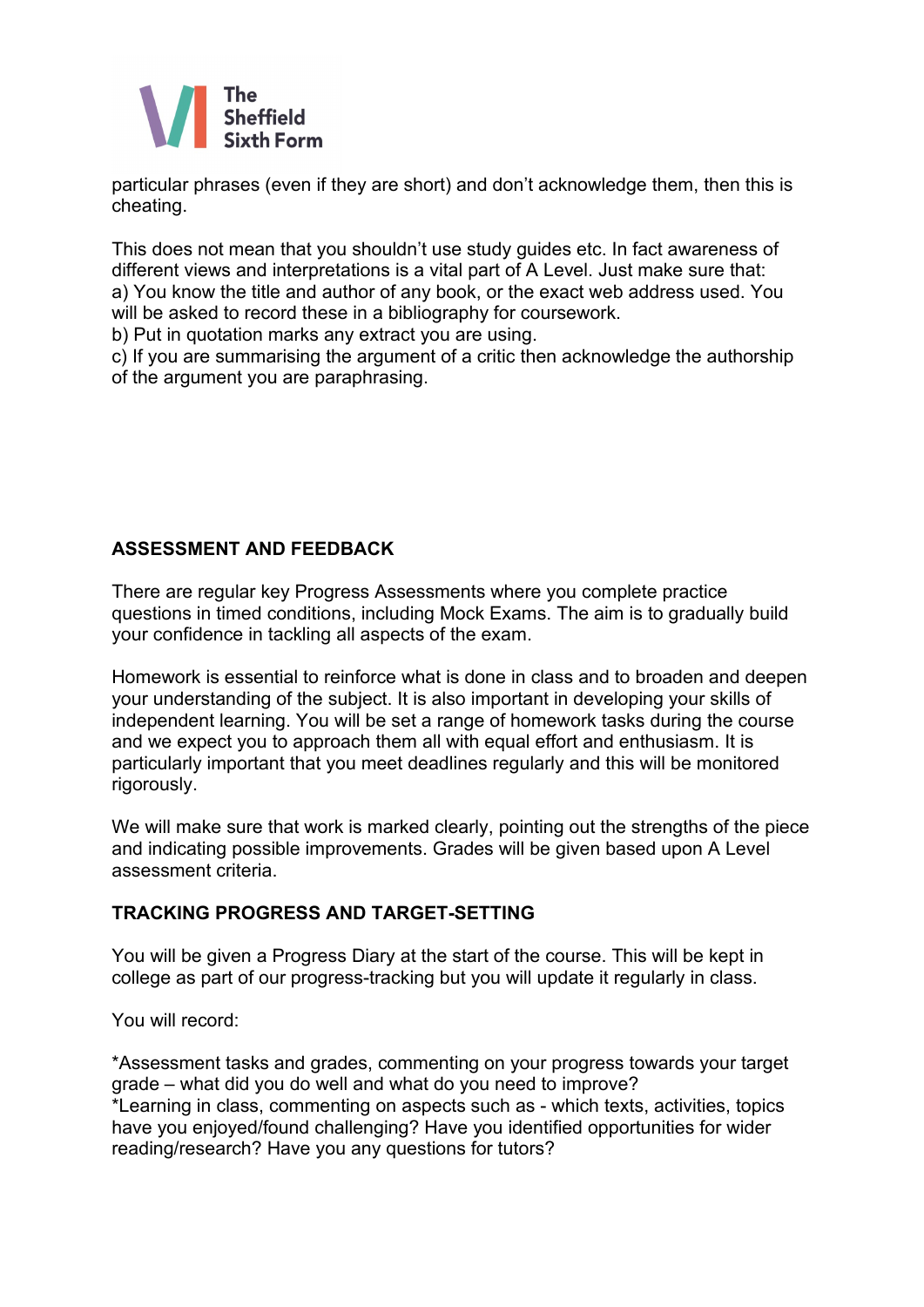

These Progress Diaries are intended to support your learning and to help to identify particular strengths and areas for improvement. It also gives you the chance to reflect on your own learning and to set individual targets. It is also part of the student/tutor dialogue. You may raise something here which will lead on to a discussion about your progress and any other aspects of the course which you raise.

# **GLOSSARY OF USEFUL TERMS**

**Adjective** - A word that describes a noun, EG the **sinister** street.

**Adverb** - A word that describes the action of a verb, EG the cat jumped **swiftly.**

**Allegory -** A story which has a deeper meaning below the surface. A modern example is George Orwell's *Animal Farm,* which on a surface level is about animals who take over a farm, but on a deeper level is an allegory of the Russian Revolution and the shortcomings of Communism.

**Alliteration -** The repetition of the same consonant sound, especially at the beginning of words, EG "Five miles meandering with a mazy motion" (*Kubla Khan* by S.T. Coleridge).

**Allusion -** A reference to another event, person, place or work of literature. The allusion is usually implied rather than explicit, and often provides another layer of meaning to what is being said.

**Ambiguity -** Use of language where the meaning is unclear or has two or more possible interpretations. It is often deliberately used by writers to create layers of meaning in the mind of the reader.

**Ambivalence -** The situation where more than one possible attitude is being displayed by the writer towards a character, theme or idea.

**Anachronism -** Something that is historically inaccurate, EG the reference to a clock chiming in Shakespeare's *Julius Caesar.* The Romans did not have chiming clocks, of course.

**Antithesis -** Contrasting ideas or words that are balanced against each other, EG "To be, or not to be" (Shakespeare's *Hamlet).*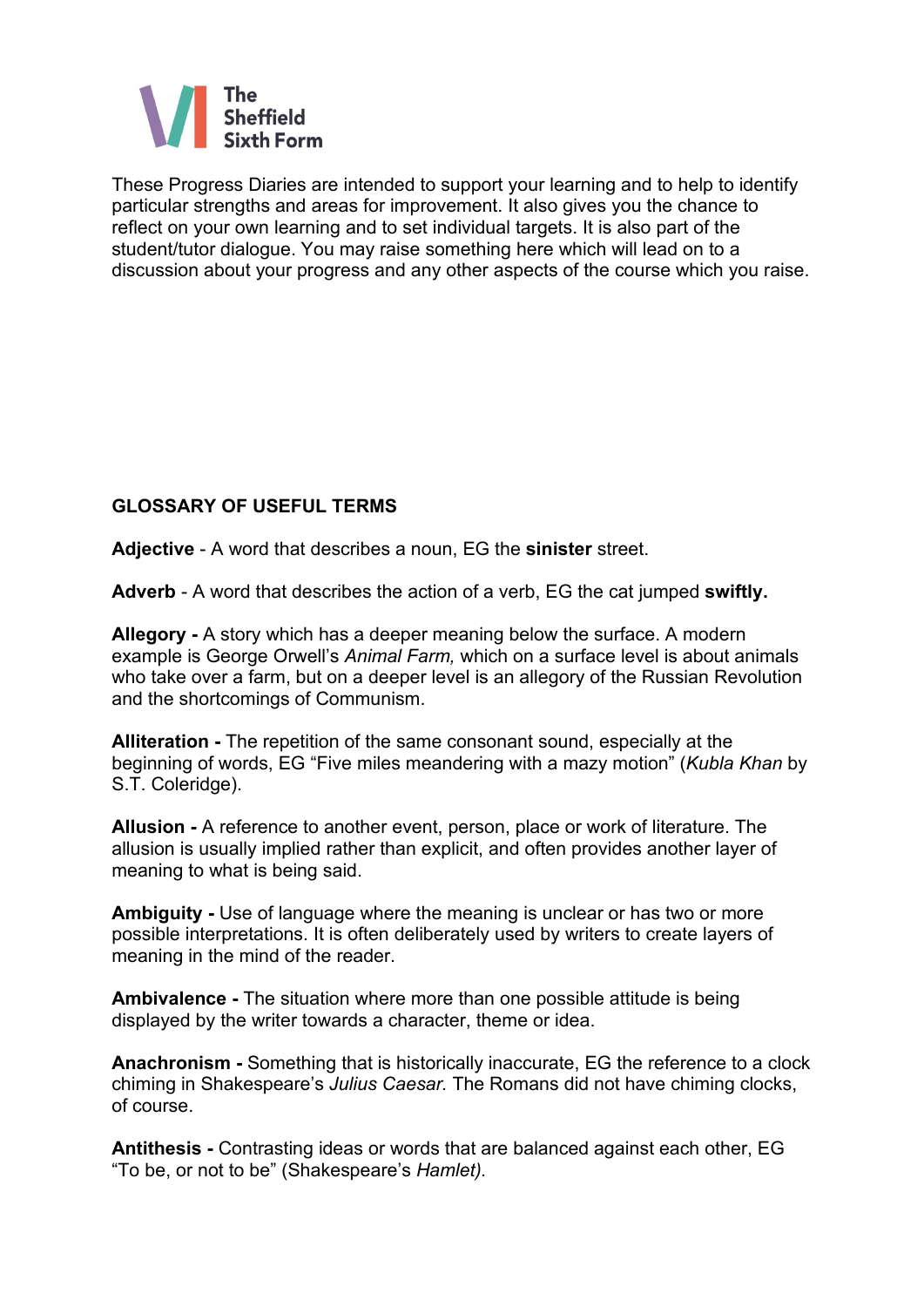

**Antonyms -** Words that are opposite in meaning (dark/light, fast/slow).

**Archaism -** Use of language that is old-fashioned - words or phrases that are not completely obsolete, bit no longer in current usage (these are **archaic).**

**Assonance -** The repetition of similar vowel sounds, EG "There must be Gods thrown down and trumpets blown" (*Hyperion* by John Keats). This shows the paired assonance of *must, trum,* and *thrown, blown.*

**Attitude -** A particular stance or viewpoint adopted by a writer or speaker.

**Ballad -** A narrative poem that tells a story (traditional ballads were songs) usually in a straightforward (colloquial) way. The theme is often tragic or contains a whimsical, supernatural or fantastical element. Structural features typically include refrains and repetition.

**Ballad metre –** a quatrain of alternate 4 stress and 3 stress lines, usually roughly iambic, rhymed either abcd or abab.

**Bathos –** a ludicrous descent from the elevated treatment of a subject to the ordinary and commonplace.

**Blank Verse -** Unrhymed poetry that adheres to a strict pattern in that each line is an iambic pentameter (a ten-syllable line with five stresses). It is close to the natural rhythm of English speech or prose and is used a great deal by many writers, including Shakespeare and Milton.

**Cadence –** the rising and falling rhythms of speech which writers reproduce in their works**.**

**Caesura –** a pause within a line of poetry, caused by the natural organisation of the language into phrases, clauses and sentences, which do not conform to the metrical pattern.

**Canon –** a literary canon is a body of writings approved by critics as worthy of study.

**Caricature -** A character described through the exaggeration of the features that he or she possesses. Used for comic effect.

**Colloquialism** – the use of the kinds of informal expression and grammar associated with ordinary everyday speech

**Compound-epithet** – hyphenated adjectival phrase used to describe the unique aspects of a person, animal or thing. EG *The wine-dark sea*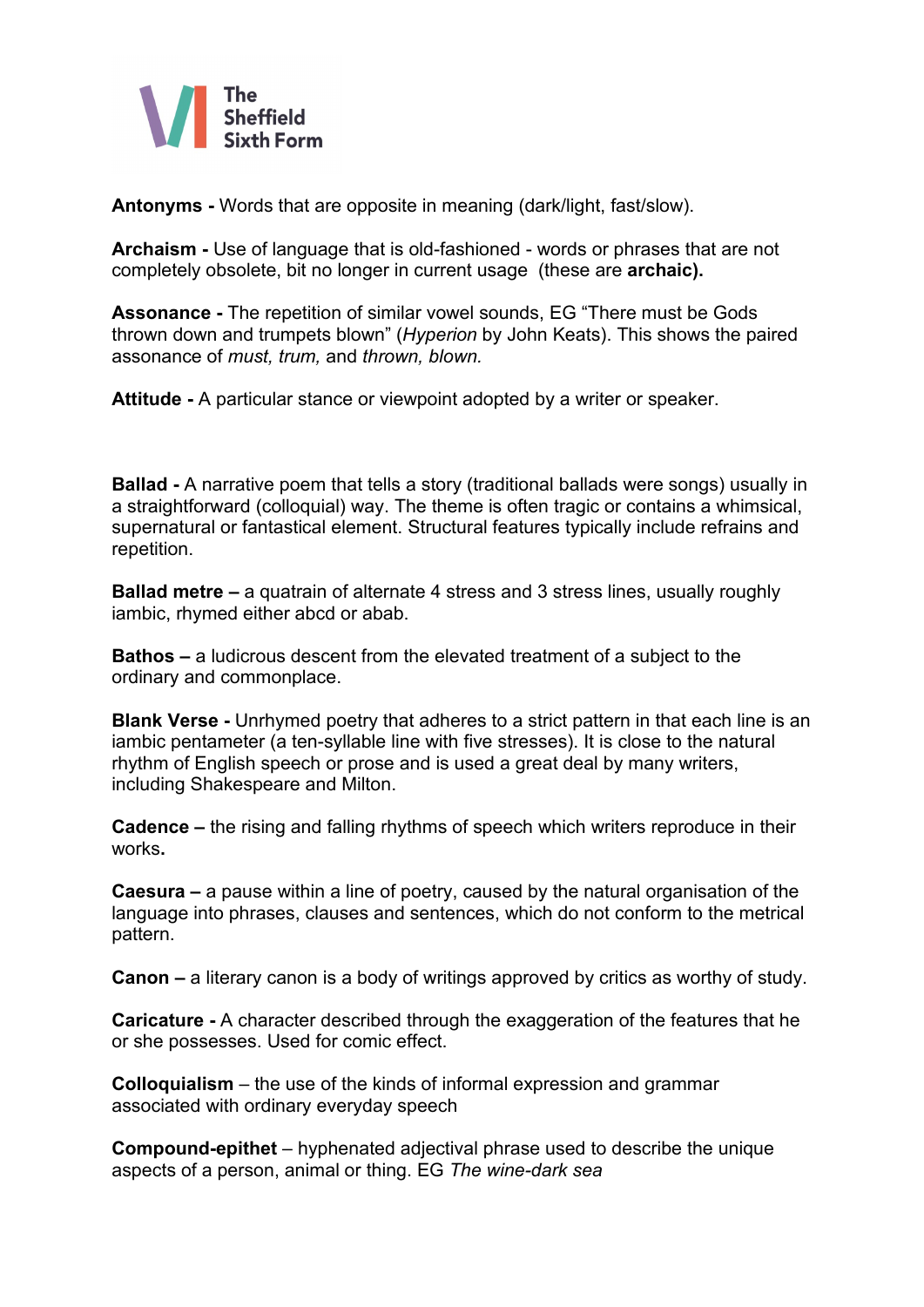

**Conceit -** An elaborate, extended, and sometimes surprising comparison between things that, at first sight, do not have much in common, EG in John Donne's poem *A Valediction: Forbidding Mourning* he compares the souls of himself and his lover with the legs of a draughtsman's compasses.

**Couplet -** Two consecutive lines of verse that rhyme, EG

 "Had we but World enough and time, This coyness, lady, were no crime."

(Andrew Marvell, *To His Coy Mistress*)

**Denouement -** The ending of a play, novel or short story where 'all is revealed' and the plot is unravelled.

**Diction -** The choice of words that a writer makes - another term for vocabulary.

**Didactic -** A term describing a work that is intended to preach or teach, often containing a particular moral or political point.

**Dramatic Irony** – In Shakespeare plays, for e.g., the audience may know more than others on stage – 'Honest' Iago!

**Dramatic Monologue** – A poem where a single person, not the poet, is the 'speaker'. EG Robert Browning's *My Last Duchess.*

**Egotistical Sublime –** a phrase used by Keats to describe what he considered to be the excessively self-centered quality of Wordsworth's poetry.

**Elegy -** A meditative poem, usually sad and reflective in nature. Sometimes, but not always, it is concerned with the theme of death.

**Enjambment -** A line of verse that flows on into the next line without pause.

**Epic -** A long narrative poem or story recounting the deeds of a heroic character.

**Epigraph** – A quotation or fragment placed by a writer at the beginning of a text as a clue or hint towards its meaning. See *Tess* and *Birdsong.*

**Epitaph** – An inscription on a tomb, or a piece of writing suitable for that purpose. EG Hardy – *'Stilled at last'.*

**Existential** *–* The adjective derived from the noun 'existentialism', a philosophy expressed in much C20th literature, which argues that, in the absence of God, the only meaning in life is that which individual humans create for themselves.

**Euphemism -** A word that replaces a word or term that is unpleasant, could offend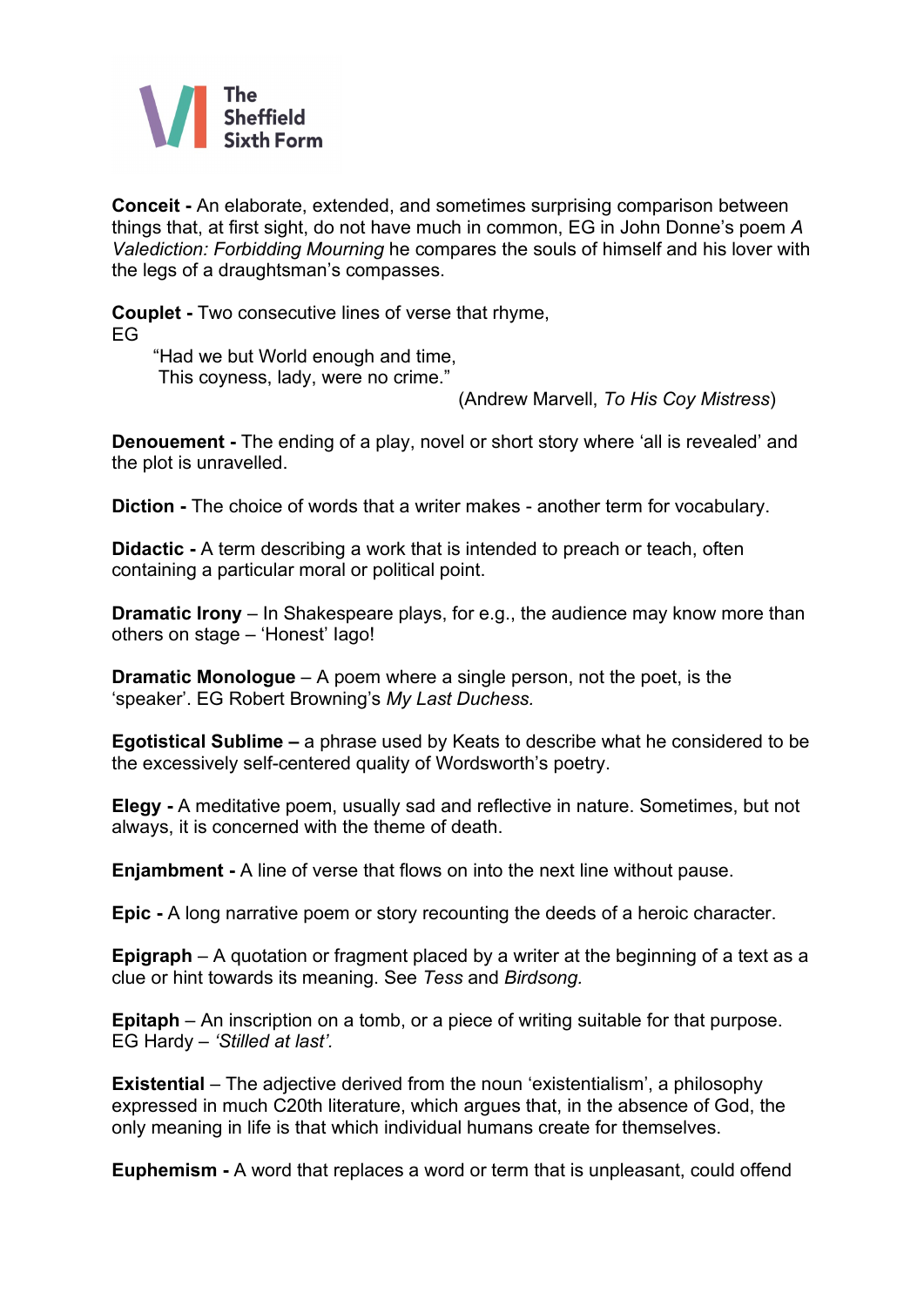

or is a taboo word, EG *pass away* meaning to die.

**Figurative language -** Language that is symbolic or metaphorical and not meant to be taken literally.

**Foot** – In order to determine the metre of a line of poetry it is necessary to divide it into feet, which are weakly or strongly stressed syllables. We can talk about iambic feet in Shakespeare's Blank Verse.

**Free verse -** Verse written without any fixed structure (either in metre, rhythm or form).

**Genre -** A particular type of writing, EG prose, poetry, drama. Each genre has its own rules and conventions and different genres can often be subdivided. In novels, we might talk about science-fiction, crime etc.

**Hyperbole -** A deliberate and extravagant exaggeration.

**Iambic Pentameter** – One of the most widely used poetic rhythms (in classical and modern), it is the rhythmical shape and length of a line. An iamb is a metrical unit consisting of a short (unstressed) syllable followed by a long (stressed) one, EG Disdain (ti-tum). Five iambic feet = five ti-tums. Shakespeare used this because it is the closest rhythm to speech.

**Ideology** – The collection of ideas, opinions, values, beliefs and preconceptions which combine to create an intellectual framework through which people can view things.

**Imagery -** The use of words to create a picture or image in the mind of the reader. The term is often used to refer to the use of descriptive language, particularly the use of metaphors and similes.

**Irony -** At its simplest level, irony means saying one thing while meaning another. It occurs where a word or phrase has one surface meaning but another contradictory and possibly opposite meaning is implied.

**Juxtaposition -** To juxtapose is to place things side by side, sometimes to form a contrast, EG youth and old age.

**Lament -** A poem expressing intense grief.

**Lyric -** Originally a lyric was a song performed to the accompaniment of a lyre (a stringed harp-like instrument) but now it can mean a song-like poem or a short poem expressing personal feeling.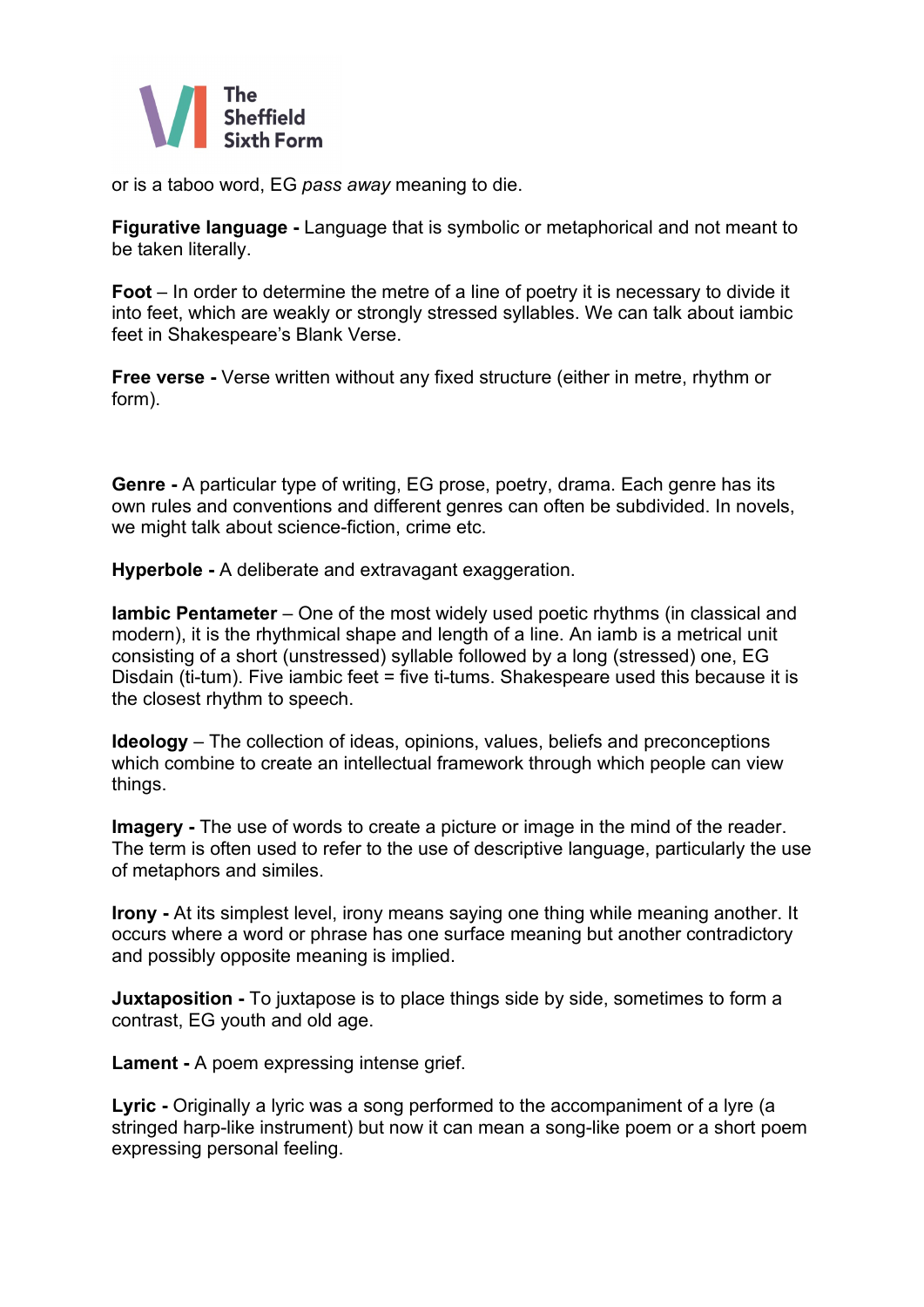

**Metaphor -** A comparison of one thing to another in order to make a description more vivid. Unlike a simile, a metaphor states that one thing is the other. EG The wind was a knife cutting through me.

**Metre -** The pattern of stresses occurring in poetry and arranged within a fixed number of syllables.

**Modernism** – A term applied to trends in C20th literature, often involving fragmentary images and complex allusions.

**Motif** – A literary device (theme, image, symbol) which recurs frequently in a single text or a body of literature. EG Birdsong in *Birdsong.*

**Movement –** The name of a group of poets of the 1950's whose work was collected in *New Lines* (1956) – included Philip Larkin, Elizabeth Jennings, Ted Hughes. It marked a move away from what it saw as the excesses of Modernism.

**Narrative –** A story, tale or any recital of events, and the manner in which it is told. There are narrative poems with narrators (as distinct from the poet) as well as prose narratives (novels, short stories). In prose we need to be clear about narrative types and viewpoint – First/second/Third Person, Reliable/Uunreliable, Omniscient (allseeing), and Intrusive etc.

**Onomatopoeia -** The use of words whose sounds copy the sounds of the thing or process they describe. On a simple level, words like *bang, hiss, splash* are onomatopoeic, but it also has more subtle uses.

**Oxymoron -** A figure of speech that joins together words of opposite meanings, EG the living dead, bitter sweet.

**Paradox -** A statement that appears contradictory, but when considered more closely is seen to contain a good deal of truth.

**Parody -** A work that is written in imitation of another work, very often with the intention of making fun of the original.

**Pastoral -** Generally, literature concerning rural life with idealized settings and rustic characters. Often pastorals are concerned with the lives of shepherds and shepherdesses, presented in idyllic and unrealistic ways.

**Pathos -** The effect in literature that makes the reader feel sadness or pity.

**Personification -** It is a kind of metaphor, where human qualities are given to inanimate objects or abstract ideas.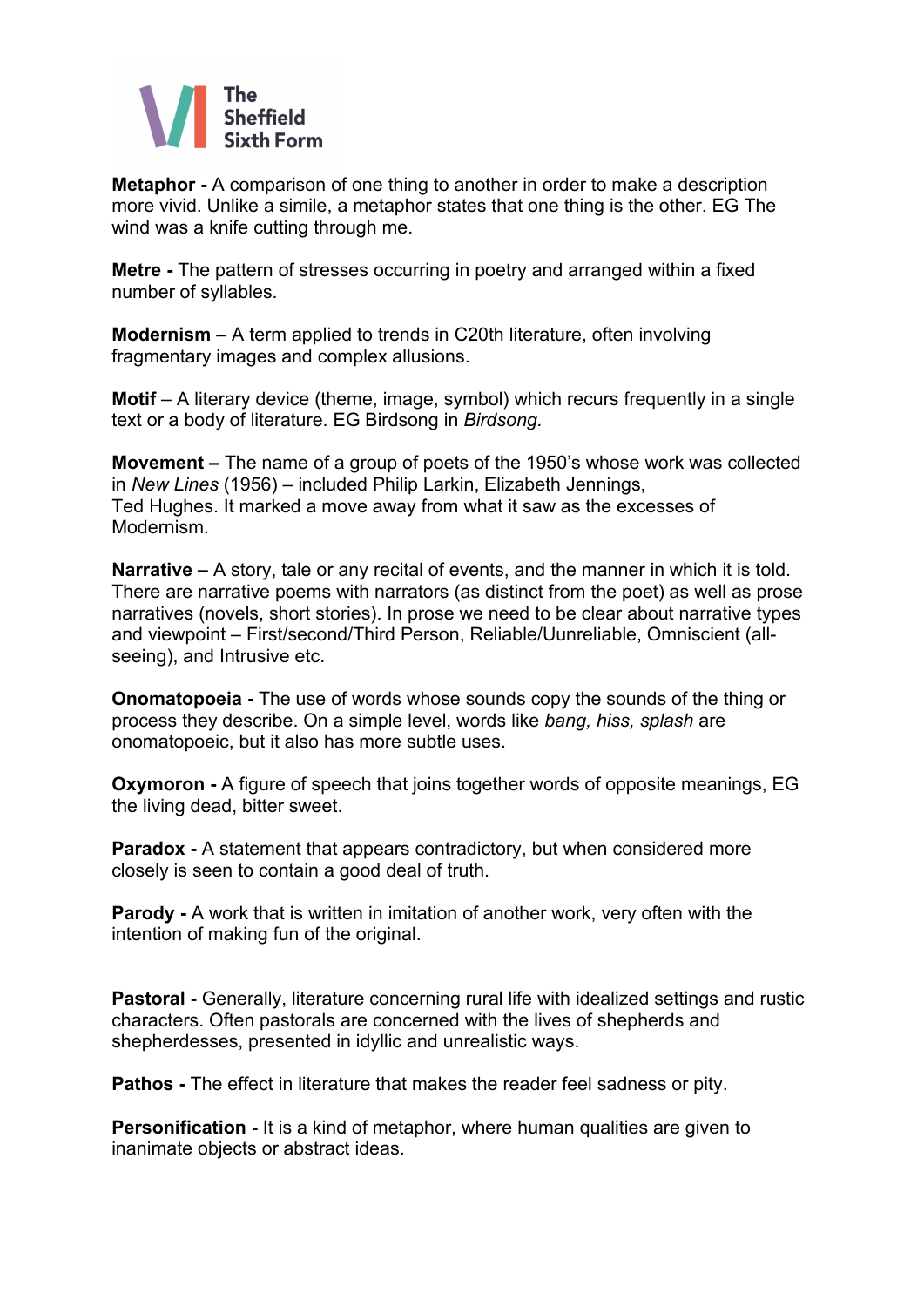

**Prose -** Any kind of writing that is not verse - usually divided into fiction and nonfiction.

**Protagonist -** The main character or speaker in a poem, play or story.

**Pun -** A play on words that have similar sounds but quite different meanings, EG "Ask for me tomorrow, and you will find me a *grave* man." The dying Mercutio says in *Romeo and Juliet.*

**Repetition -** A device that emphasises an idea through repetition.

**Romantic** – The literary period from 1879 (French revolution) to about 1830. Principal romantic figures were Keats, Byron, Shelley, Wordsworth and Coleridge. Find out more about their writing and beliefs.

**Rhyme -** Corresponding sounds in words, usually at the end of each line of verse, but not always.

**Rhyme scheme -** The pattern of rhyme in a poem.

**Rhythm -** The movement of a poem as created through the metre and the way that language is stressed within the poem.

**Satire -** The highlighting or exposing of human failings or foolishness within a society by ridiculing them. It can range from gentle fun-poking to bitter swiping.

**Simile** - A comparison of one thing with another in order to make a description more vivid. Similes use *like* or *as* to make the comparison.

**Soliloquy -** A speech in which a dramatic character, alone on stage, expresses his or her thoughts and feelings aloud for the benefit of the audience, often in a revealing way.

**Sonnet -** A fourteen-line poem, usually with ten syllables in each line.

**Stanza -** The blocks of lines into which a poem is divided. These are sometimes referred to, less precisely, as verses.

**Structure -** The way that a poem, play or other piece of writing has been put together. This can include metre pattern, stanza arrangement, the ways ideas are developed etc.

**Style -** The individual way in which a writer has used language to express his or her ideas.

**Sub-plot -** A secondary storyline in a play or novel, often this can mirror the main plot or provide comic relief from the main action.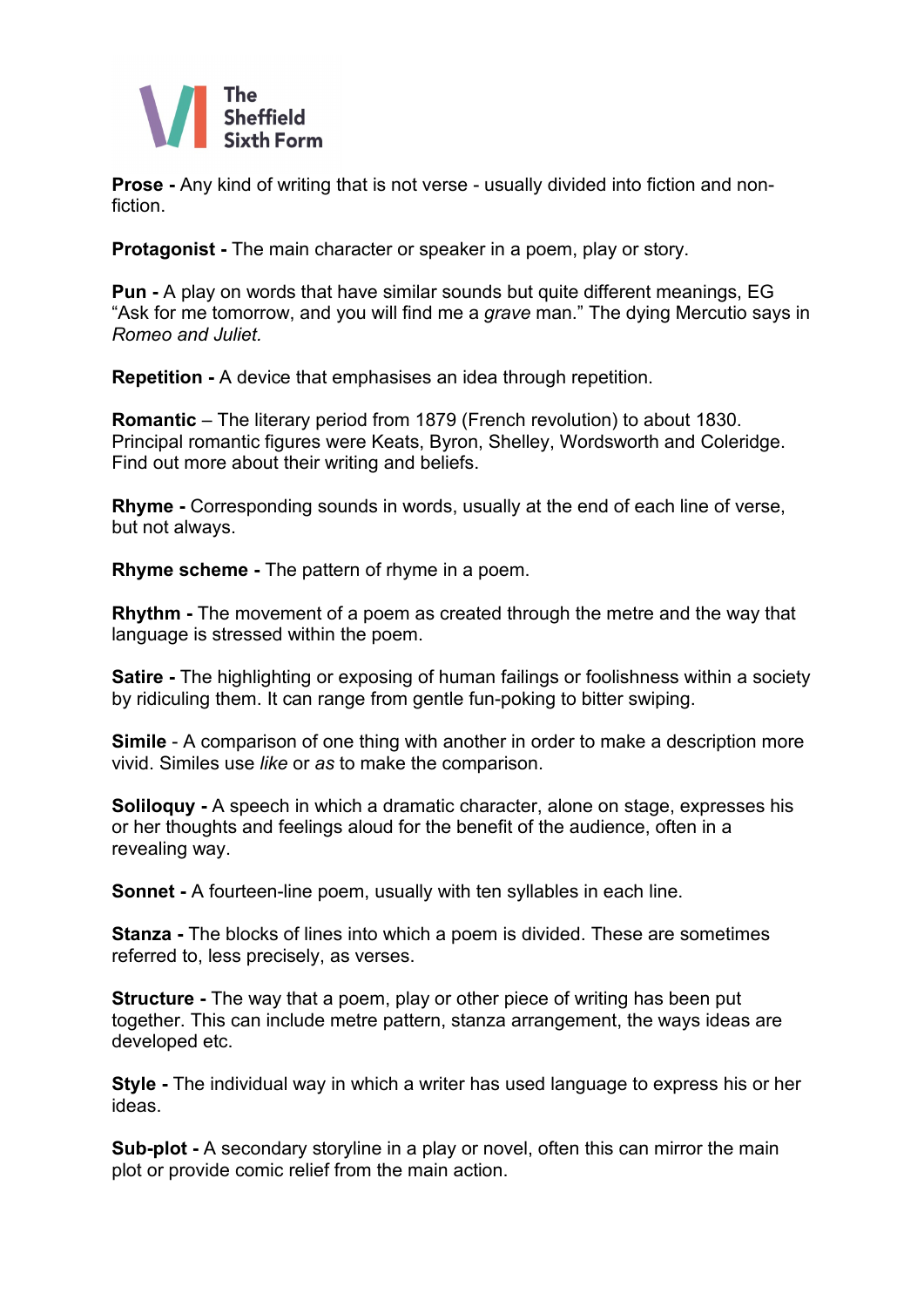

**Symbolic language -** The use of words or phrases to represent something else.

**Synonyms -** Different words with the same or nearly the same meanings, EG *shut, close* and *icy, freezing.*

**Syntax** *–* the grammatical structure of sentences.

**Theme -** The central idea or ideas that a writer explores through his or her text.

**Tone -** The tone of a text is created through the combined effects of a number of features, such as diction, rhythm etc. The tone can be a major factor in establishing the overall impression of a piece of writing.

**Tragedy -** A play, novel or narrative that depicts serious events and which ends unhappily, EG *Othello.*

**Victorian** – The time Queen Victoria reigned (1837-1901). Often referred to as a homogenous literary period but in reality it manifested huge changes in society, outlook and literary output. Try to find out more about set authors such as Hardy (who lived to write in the C20th, too) but read widely about other Victorian writers, too.

#### *Note*

This is a long list but by no means an exhaustive list. There may well be other terms which you come across during the course which you might want to add. Likewise, there will be some of these terms which you may never use. Nevertheless, this glossary should provide a useful reference for you.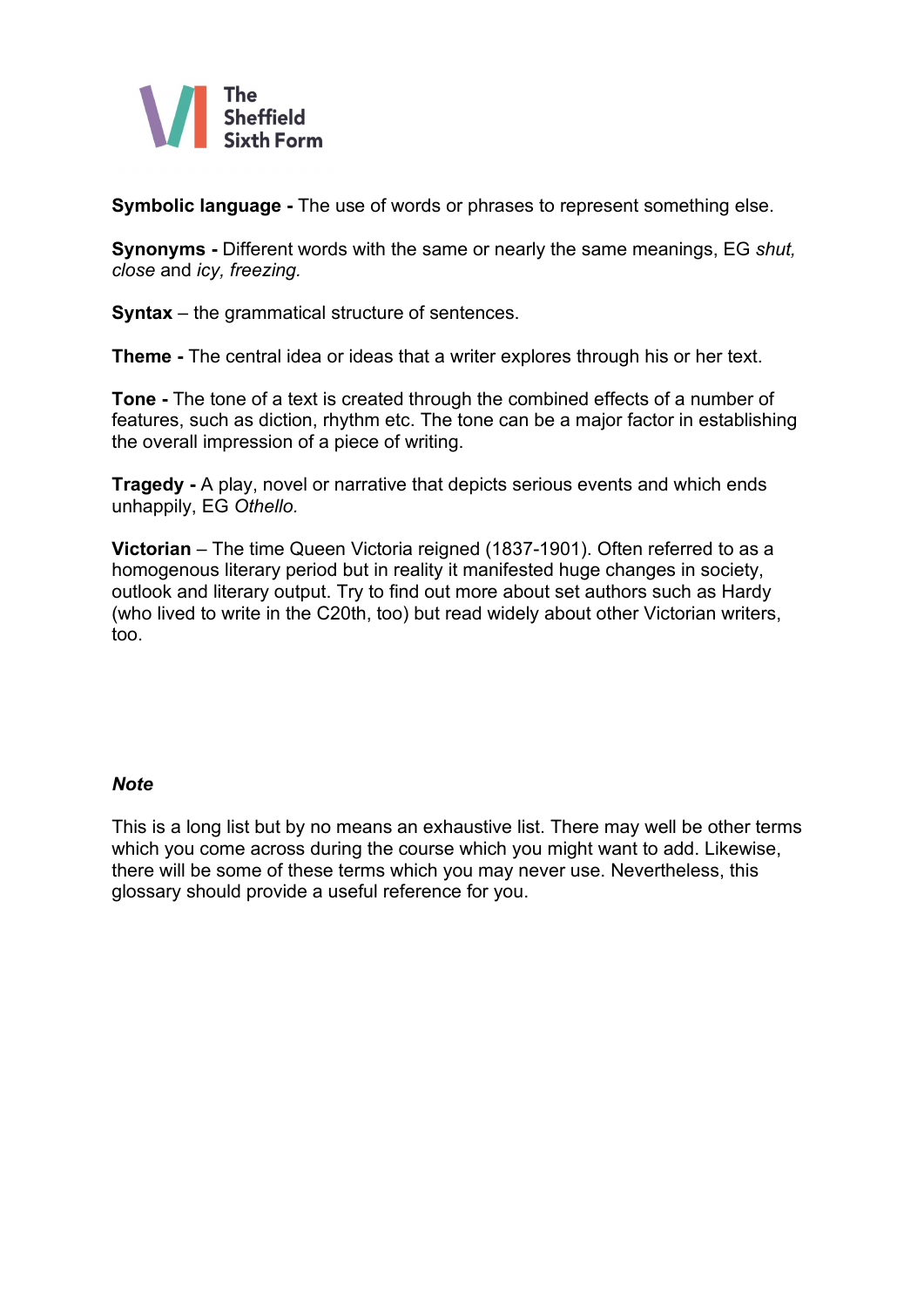

#### **Literature Set texts 2021-23**

# Literature set texts – Year 1 (1<sup>st</sup> yr students should try to buy these ready for September lessons)

**Paper 1** – Love Through the Ages

*Othello* – Shakespeare

*The Great Gatsby –* F. Scott Fitzgerald

*AQA Anthology of Love Poetry* (provided)



[https://www.amazon.co.uk/Othello-Cambridge-School-](https://www.amazon.co.uk/Othello-Cambridge-School-Shakespeare-William/dp/1107615593/ref=sr_1_5?s=books&ie=UTF8&qid=1497885873&sr=1-5&keywords=othello)

[Shakespeare-William/dp/1107615593/ref=sr\\_1\\_5?s=books&ie=UTF8&qid=1497885873&sr=1-](https://www.amazon.co.uk/Othello-Cambridge-School-Shakespeare-William/dp/1107615593/ref=sr_1_5?s=books&ie=UTF8&qid=1497885873&sr=1-5&keywords=othello) [5&keywords=othello](https://www.amazon.co.uk/Othello-Cambridge-School-Shakespeare-William/dp/1107615593/ref=sr_1_5?s=books&ie=UTF8&qid=1497885873&sr=1-5&keywords=othello)

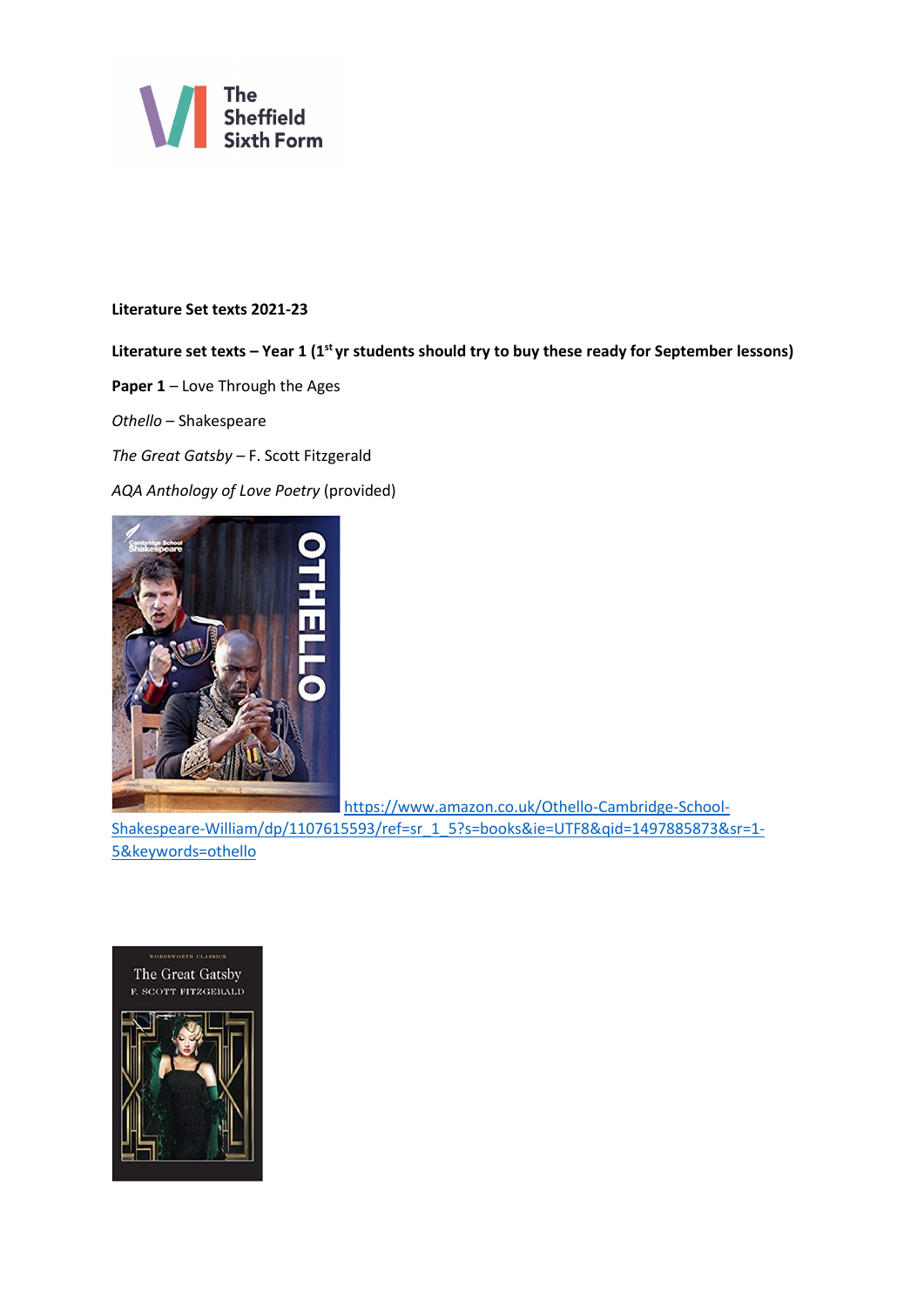

[https://www.amazon.co.uk/Great-Gatsby-Wordsworth-](https://www.amazon.co.uk/Great-Gatsby-Wordsworth-Classics/dp/185326041X/ref=asc_df_185326041X/?tag=googshopuk-21&linkCode=df0&hvadid=310855476424&hvpos=&hvnetw=g&hvrand=6544734608941796445&hvpone=&hvptwo=&hvqmt=&hvdev=c&hvdvcmdl=&hvlocint=&hvlocphy=9046360&hvtargid=pla-452925413670&psc=1&th=1&psc=1)[Classics/dp/185326041X/ref=asc\\_df\\_185326041X/?tag=googshopuk-](https://www.amazon.co.uk/Great-Gatsby-Wordsworth-Classics/dp/185326041X/ref=asc_df_185326041X/?tag=googshopuk-21&linkCode=df0&hvadid=310855476424&hvpos=&hvnetw=g&hvrand=6544734608941796445&hvpone=&hvptwo=&hvqmt=&hvdev=c&hvdvcmdl=&hvlocint=&hvlocphy=9046360&hvtargid=pla-452925413670&psc=1&th=1&psc=1)[21&linkCode=df0&hvadid=310855476424&hvpos=&hvnetw=g&hvrand=6544734608941796445&hv](https://www.amazon.co.uk/Great-Gatsby-Wordsworth-Classics/dp/185326041X/ref=asc_df_185326041X/?tag=googshopuk-21&linkCode=df0&hvadid=310855476424&hvpos=&hvnetw=g&hvrand=6544734608941796445&hvpone=&hvptwo=&hvqmt=&hvdev=c&hvdvcmdl=&hvlocint=&hvlocphy=9046360&hvtargid=pla-452925413670&psc=1&th=1&psc=1) [pone=&hvptwo=&hvqmt=&hvdev=c&hvdvcmdl=&hvlocint=&hvlocphy=9046360&hvtargid=pla-](https://www.amazon.co.uk/Great-Gatsby-Wordsworth-Classics/dp/185326041X/ref=asc_df_185326041X/?tag=googshopuk-21&linkCode=df0&hvadid=310855476424&hvpos=&hvnetw=g&hvrand=6544734608941796445&hvpone=&hvptwo=&hvqmt=&hvdev=c&hvdvcmdl=&hvlocint=&hvlocphy=9046360&hvtargid=pla-452925413670&psc=1&th=1&psc=1)[452925413670&psc=1&th=1&psc=1](https://www.amazon.co.uk/Great-Gatsby-Wordsworth-Classics/dp/185326041X/ref=asc_df_185326041X/?tag=googshopuk-21&linkCode=df0&hvadid=310855476424&hvpos=&hvnetw=g&hvrand=6544734608941796445&hvpone=&hvptwo=&hvqmt=&hvdev=c&hvdvcmdl=&hvlocint=&hvlocphy=9046360&hvtargid=pla-452925413670&psc=1&th=1&psc=1)

#### **Literature set texts – Year 2 (2nd year students should try to buy these ready for Sept. lessons)**

Paper 2 – WW1 and its Aftermath *Birdsong –* Sebastian Faulks *Wilfred Owen Poetry –* selected by Jon Stallworthy *The Wipers Times –* Ian Hislop and Nick Newman



[https://www.amazon.co.uk/Birdsong-Vintage-War-Sebastian-](https://www.amazon.co.uk/Birdsong-Vintage-War-Sebastian-Publisher/dp/B00SLUI9G8/ref=sr_1_13?s=books&ie=UTF8&qid=1497885483&sr=1-13&keywords=birdsong+sebastian+faulks)[Publisher/dp/B00SLUI9G8/ref=sr\\_1\\_13?s=books&ie=UTF8&qid=1497885483&sr=1-](https://www.amazon.co.uk/Birdsong-Vintage-War-Sebastian-Publisher/dp/B00SLUI9G8/ref=sr_1_13?s=books&ie=UTF8&qid=1497885483&sr=1-13&keywords=birdsong+sebastian+faulks)

[13&keywords=birdsong+sebastian+faulks](https://www.amazon.co.uk/Birdsong-Vintage-War-Sebastian-Publisher/dp/B00SLUI9G8/ref=sr_1_13?s=books&ie=UTF8&qid=1497885483&sr=1-13&keywords=birdsong+sebastian+faulks)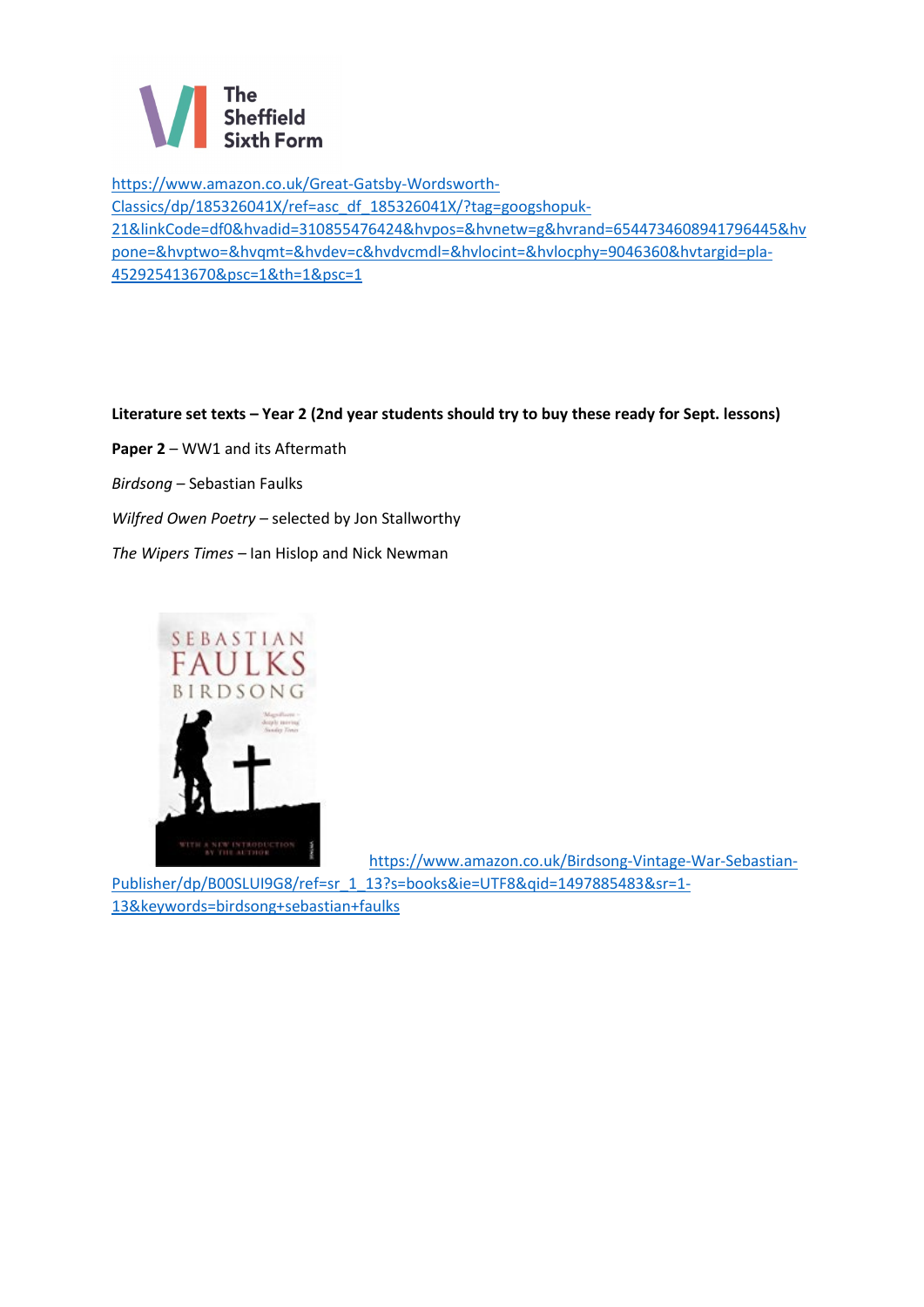



[https://www.amazon.co.uk/Wilfred-Owen-Poems-Selected-](https://www.amazon.co.uk/Wilfred-Owen-Poems-Selected-Stallworthy/dp/0571207251/ref=sr_1_fkmr1_1?s=books&ie=UTF8&qid=1497885637&sr=1-1-fkmr1&keywords=wilfred+owen+ed+stallworthy)

[Stallworthy/dp/0571207251/ref=sr\\_1\\_fkmr1\\_1?s=books&ie=UTF8&qid=1497885637&sr=1-1](https://www.amazon.co.uk/Wilfred-Owen-Poems-Selected-Stallworthy/dp/0571207251/ref=sr_1_fkmr1_1?s=books&ie=UTF8&qid=1497885637&sr=1-1-fkmr1&keywords=wilfred+owen+ed+stallworthy) [fkmr1&keywords=wilfred+owen+ed+stallworthy](https://www.amazon.co.uk/Wilfred-Owen-Poems-Selected-Stallworthy/dp/0571207251/ref=sr_1_fkmr1_1?s=books&ie=UTF8&qid=1497885637&sr=1-1-fkmr1&keywords=wilfred+owen+ed+stallworthy)



[https://www.amazon.co.uk/Wipers-Times-Ian-](https://www.amazon.co.uk/Wipers-Times-Ian-Hislop/dp/0573113513/ref=sr_1_2?dchild=1&keywords=The+wipers+times&qid=1621862466&s=books&sr=1-2)[Hislop/dp/0573113513/ref=sr\\_1\\_2?dchild=1&keywords=The+wipers+times&qid=1621862466&s=bo](https://www.amazon.co.uk/Wipers-Times-Ian-Hislop/dp/0573113513/ref=sr_1_2?dchild=1&keywords=The+wipers+times&qid=1621862466&s=books&sr=1-2) [oks&sr=1-2](https://www.amazon.co.uk/Wipers-Times-Ian-Hislop/dp/0573113513/ref=sr_1_2?dchild=1&keywords=The+wipers+times&qid=1621862466&s=books&sr=1-2)

#### **Note**

There is a Learner Support Fund (LSF) to help some students financially and if you qualify for this you will be informed. Then the book can be purchased for you or you can be reimbursed if you have already bought it when you find out you qualify.